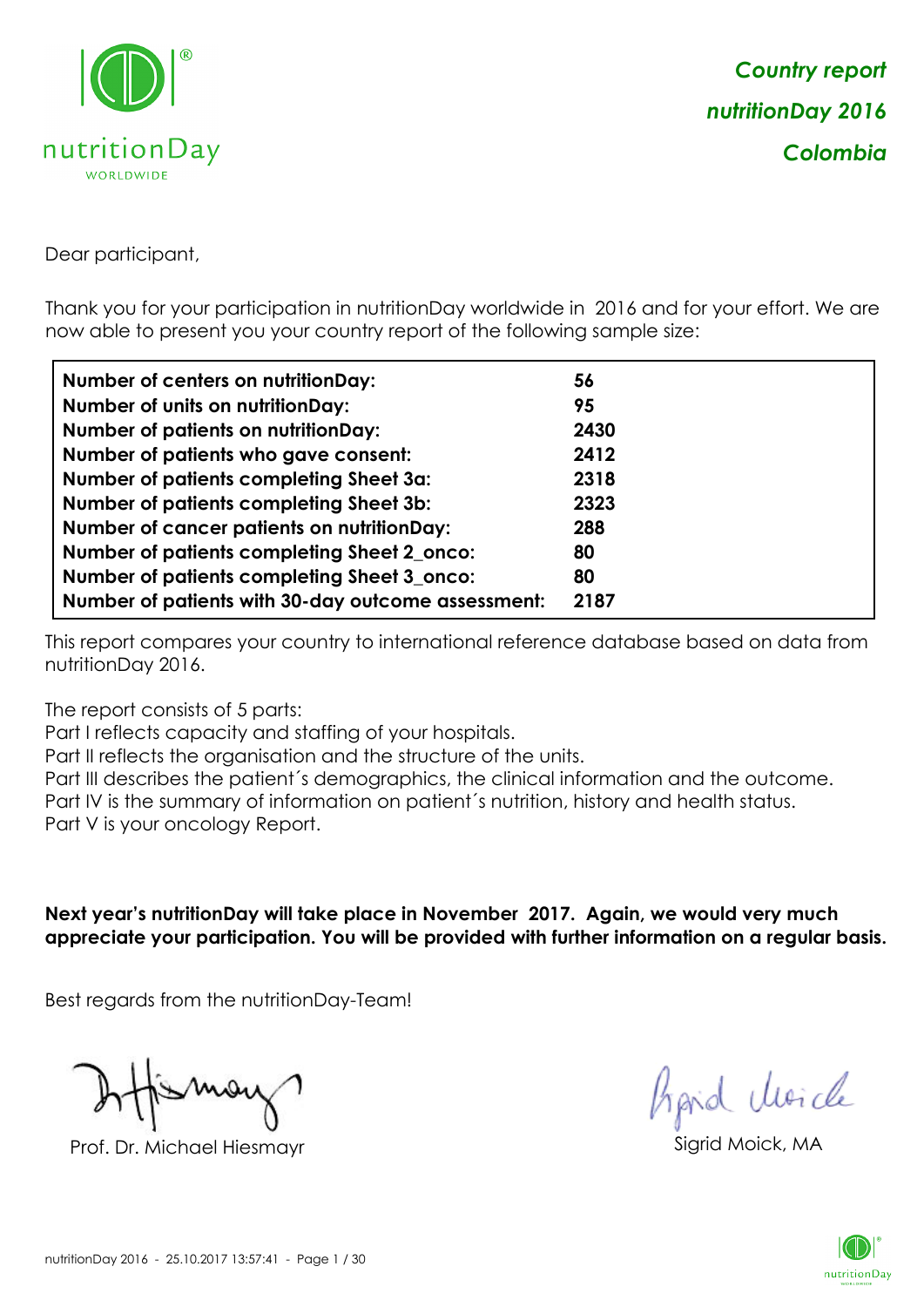## *I. Hospital capacity and staffing ("Hospital sheet"):*

|                                                                                    | <b>YOUR RESULTS</b> | <b>REFERENCE RESULTS</b> |
|------------------------------------------------------------------------------------|---------------------|--------------------------|
| 1. Total number of beds in hospital                                                | 205 [108-283]       | 305 [180-526]            |
|                                                                                    |                     |                          |
| 2. Total number of admissions in the hospital last year                            | 15430 [7164-63917]  | 17891 [8741-38415]       |
|                                                                                    |                     |                          |
| 3. Total number of staff in the hospital                                           |                     |                          |
| <b>Total medical doctors</b>                                                       | 100 [48-177]        | 162 [65-328]             |
| <b>Medical specialists</b>                                                         | 73 [30-120]         | 108 [44-210]             |
| Medical non-specialists                                                            | 37 [21-56]          | 35 [12-81]               |
| <b>Nurses</b>                                                                      | 123 [58-300]        | 346 [124-710]            |
| <b>Dieticians</b>                                                                  | $1$ [0-3]           | $4[1-8]$                 |
| Nutritionists                                                                      | $3 [2-5]$           | $1[0-4]$                 |
| Pharmacists                                                                        | $3[1-5]$            | $6[3-14]$                |
| Kitchen staff                                                                      | 16 [8-29]           | 28 [11-55]               |
|                                                                                    |                     |                          |
| <b>Full time equivalent</b>                                                        |                     |                          |
| <b>Total medical doctors</b>                                                       | 70 [39-146]         | 126 [56-296]             |
| <b>Medical specialists</b>                                                         | 44 [20-88]          | 88 [44-210]              |
| Medical non-specialists                                                            | 32 [12-53]          | 33 [11-83]               |
| <b>Nurses</b>                                                                      | 114 [47-394]        | 317 [123-726]            |
| <b>Dieticians</b>                                                                  | $1[1-5]$            | $4[1-7]$                 |
| Nutritionists                                                                      | $2[1-5]$            | $1[0-4]$                 |
| Pharmacists                                                                        | $4[1-5]$            | $5[2-11]$                |
| Kitchen staff                                                                      | 17 [10-20]          | 25 [12-50]               |
|                                                                                    |                     |                          |
| 4. Does the hospital have a nutrition care strategy?                               | 40 (78.4%) Yes      | 269 (76.0%) Yes          |
|                                                                                    |                     |                          |
| 5. Which nutrition-related standards or routine activities exist in your hospital? |                     |                          |
| Nutrition training is available                                                    | 21 (41.2%) Yes      | 226 (63.8%) Yes          |
| Nutrition steering committee is available                                          | 24 (47.1%) Yes      | 207 (58.5%) Yes          |
| Quality indicators are recorded and reported to national<br>or regional level      | 13 (25.5%) Yes      | 139 (39.3%) Yes          |
| Quality indicators are used for internal benchmarking                              | 29 (56.9%) Yes      | 171 (48.3%) Yes          |
| Patient feedback about food and food service is collected<br>using a questionnaire | 37 (72.5%) Yes      | 250 (70.6%) Yes          |
| None                                                                               | 6 (11.8%) Yes       | 30 (8.5%) Yes            |
| No answer given                                                                    |                     |                          |

#### **6. Which codes are available /routinely used in your hospital for billing and reimbursement purposes?**

| Codes available            |                |                 |
|----------------------------|----------------|-----------------|
| <b>Nutrition Support</b>   | 36 (70.6%) Yes | 175 (49.4%) Yes |
| Oral nutrition supplements | 35 (68.6%) Yes | 141 (39.8%) Yes |

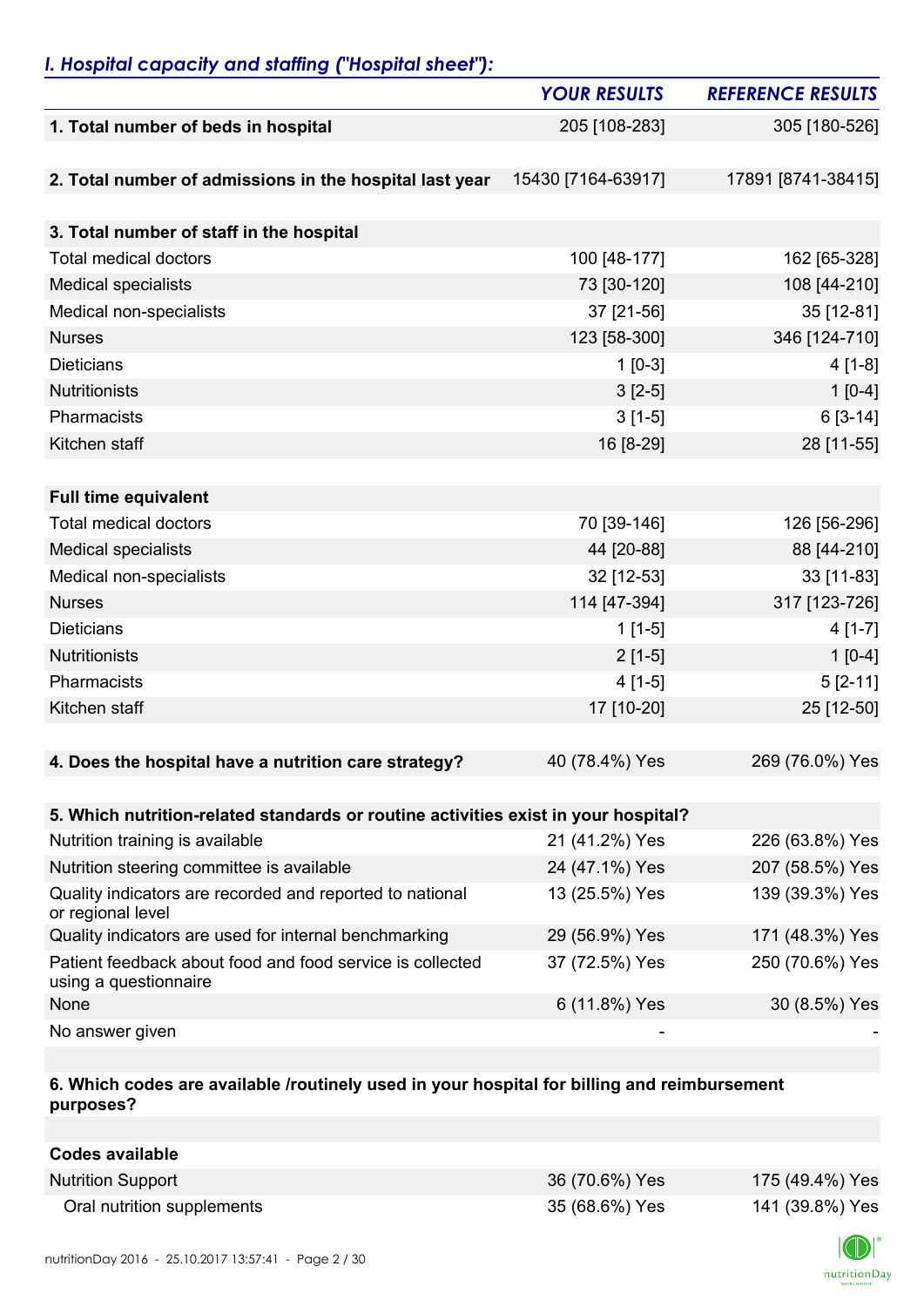| Parenteral nutrition                                      | 38 (74.5%) Yes | 202 (57.1%) Yes |
|-----------------------------------------------------------|----------------|-----------------|
| <b>Enteral nutrition</b>                                  | 37 (72.5%) Yes | 167 (47.2%) Yes |
| Dietary counseling                                        | 11 (21.6%) Yes | 120 (33.9%) Yes |
| Specific dietary interventions                            | 25 (49.0%) Yes | 104 (29.4%) Yes |
| Screening for malnutrition                                | 10 (19.6%) Yes | 88 (24.9%) Yes  |
| <b>Risk of malnutrition</b>                               | 13 (25.5%) Yes | 90 (25.4%) Yes  |
| Malnutrition (in general)                                 | 25 (49.0%) Yes | 170 (48.0%) Yes |
| Severity of malnutrition (i.e. mild, moderate, severe)    | 20 (39.2%) Yes | 154 (43.5%) Yes |
| No information available from billing/finance/controlling | 4 (7.8%) Yes   | 55 (15.5%) Yes  |
| No answer given                                           |                | 28 (7.9%)       |
|                                                           |                |                 |
| <b>Codes routinely used</b>                               |                |                 |
| <b>Nutrition Support</b>                                  | 37 (72.5%) Yes | 139 (39.3%) Yes |
| Oral nutrition supplements                                | 36 (70.6%) Yes | 111 (31.4%) Yes |
| Parenteral nutrition                                      | 38 (74.5%) Yes | 177 (50.0%) Yes |
| <b>Enteral nutrition</b>                                  | 36 (70.6%) Yes | 145 (41.0%) Yes |
| Dietary counseling                                        | 12 (23.5%) Yes | 88 (24.9%) Yes  |
| Specific dietary interventions                            | 22 (43.1%) Yes | 84 (23.7%) Yes  |
| Screening for malnutrition                                | 10 (19.6%) Yes | 68 (19.2%) Yes  |
| <b>Risk of malnutrition</b>                               | 11 (21.6%) Yes | 61 (17.2%) Yes  |
| Malnutrition (in general)                                 | 26 (51.0%) Yes | 138 (39.0%) Yes |
| Severity of malnutrition (i.e. mild, moderate, severe)    | 18 (35.3%) Yes | 126 (35.6%) Yes |
| No information available from billing/finance/controlling | 4 (7.8%) Yes   | 68 (19.2%) Yes  |
| No answer given                                           |                | 42 (11.9%)      |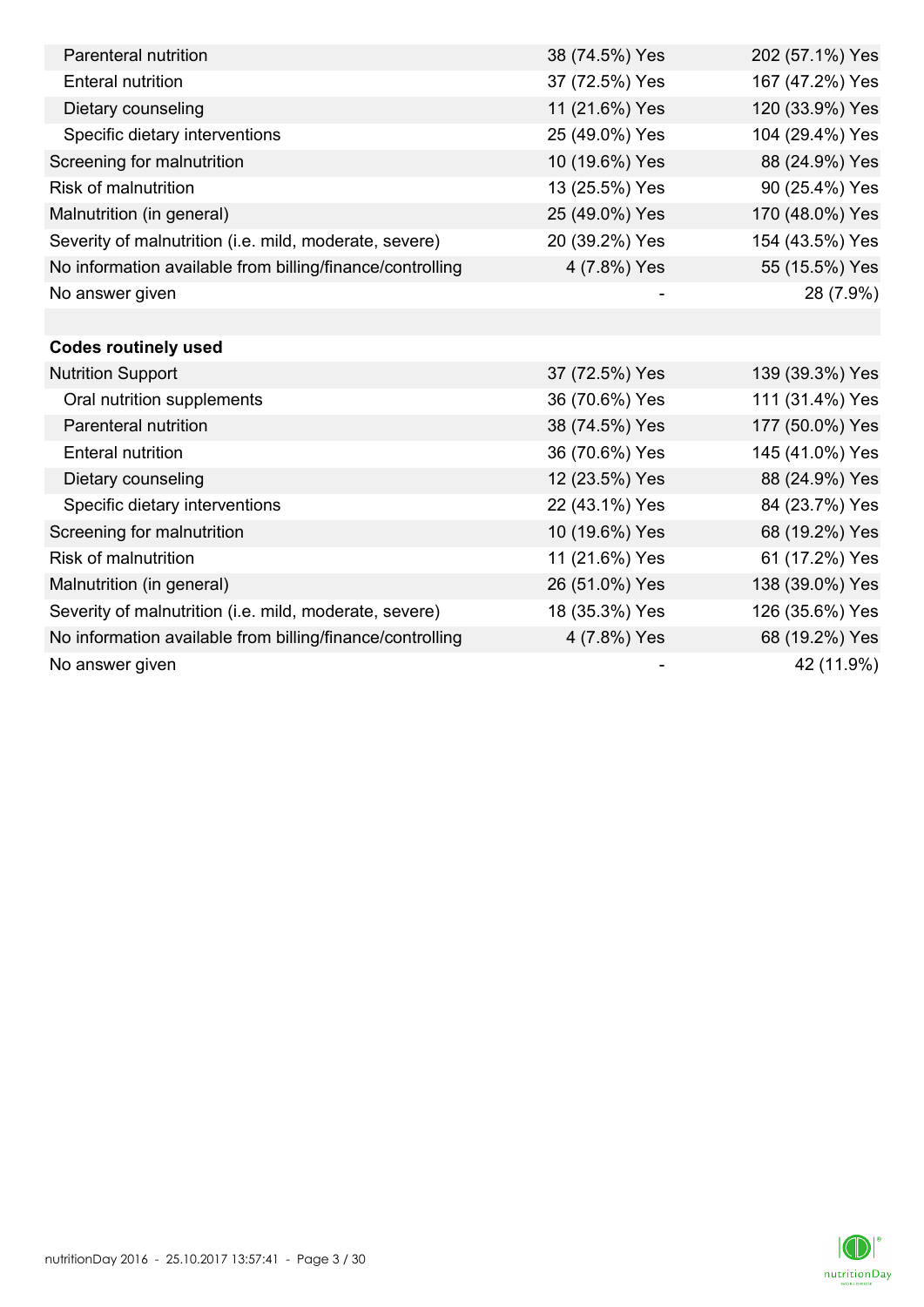# *II. Unit organisation and structures ("Sheet 1a/1b"):*

|                                                                       | <b>YOUR RESULTS</b> | <b>REFERENCE RESULTS</b> |
|-----------------------------------------------------------------------|---------------------|--------------------------|
|                                                                       |                     |                          |
| Internal Medicine / General                                           | 25 (26.3%)          | 92 (20.0%)               |
| Internal Medicine / Cardiology                                        | $7(7.4\%)$          | 26 (5.7%)                |
| Internal Medicine / Gastroenterology & hepatology                     |                     | 31 (6.8%)                |
| <b>Internal Medicine / Geriatrics</b>                                 | $1(1.1\%)$          | 37 (8.1%)                |
| Internal Medicine / Infectious diseases                               | $2(2.1\%)$          | $5(1.1\%)$               |
| Internal Medicine / Nephrology                                        |                     | $5(1.1\%)$               |
| Internal Medicine / Oncology (incl. radiotherapy)                     | $3(3.2\%)$          | 35 (7.6%)                |
| Interdisciplinary                                                     | 10 (10.5%)          | $21(4.6\%)$              |
| Long term care                                                        | $1(1.1\%)$          | 7(1.5%)                  |
| Neurology                                                             |                     | $14(3.1\%)$              |
| Surgery / General                                                     | 26 (27.4%)          | 82 (17.9%)               |
| Surgery/ Cardiac/Vascular/Thoracic                                    | $2(2.1\%)$          | $6(1.3\%)$               |
| Surgery / Neurosurgery                                                |                     | $4(0.9\%)$               |
| Surgery / Orthopedic                                                  | $1(1.1\%)$          | 19 (4.1%)                |
| Trauma                                                                |                     | 7(1.5%)                  |
| Ear Nose Throat (ENT)                                                 |                     | 7(1.5%)                  |
| Gynecology / Obstetrics                                               | $1(1.1\%)$          | 10 (2.2%)                |
| Pediatrics                                                            |                     |                          |
| Psychiatry                                                            |                     | $3(0.7\%)$               |
| <b>Others</b>                                                         | 16 (16.8%)          | 48 (10.5%)               |
|                                                                       |                     |                          |
| 2. Number of registered inpatients at noon                            | 55 [27-83]          | 24 [17-35]               |
|                                                                       |                     |                          |
| 3. Total bed capacity of the unit                                     | 61 [35-125]         | 31 [25-44]               |
|                                                                       |                     |                          |
| 4. Number of each type of staff in the unit for TODAY's morning shift |                     |                          |
|                                                                       |                     |                          |
| <b>Fully trained</b>                                                  |                     |                          |
| <b>Medical doctors</b>                                                | $3[1-8]$            | $4[2-8]$                 |
| <b>Nurses</b>                                                         | $4[2-8]$            | $5[4-8]$                 |
| Nursing aides                                                         | $8[5-16]$           | $2[1-4]$                 |
| <b>Dieticians</b>                                                     | $1[1-2]$            | $1[0-1]$                 |
| <b>Nutritionists</b>                                                  | $1[1-2]$            | $0 [0-1]$                |
| Administrative staff                                                  | $2[1-4]$            | $1[0-2]$                 |
| Other staff involved in patient care                                  | $3[2-4]$            | $1[0-3]$                 |
|                                                                       |                     |                          |
| In training                                                           |                     |                          |
| <b>Medical doctors</b>                                                | $3 [2-8]$           | $1[0-3]$                 |
| <b>Medical students</b>                                               | 10 [4-19]           | $1[0-2]$                 |
| <b>Nurses</b>                                                         | $1[1-4]$            | $1[0-3]$                 |

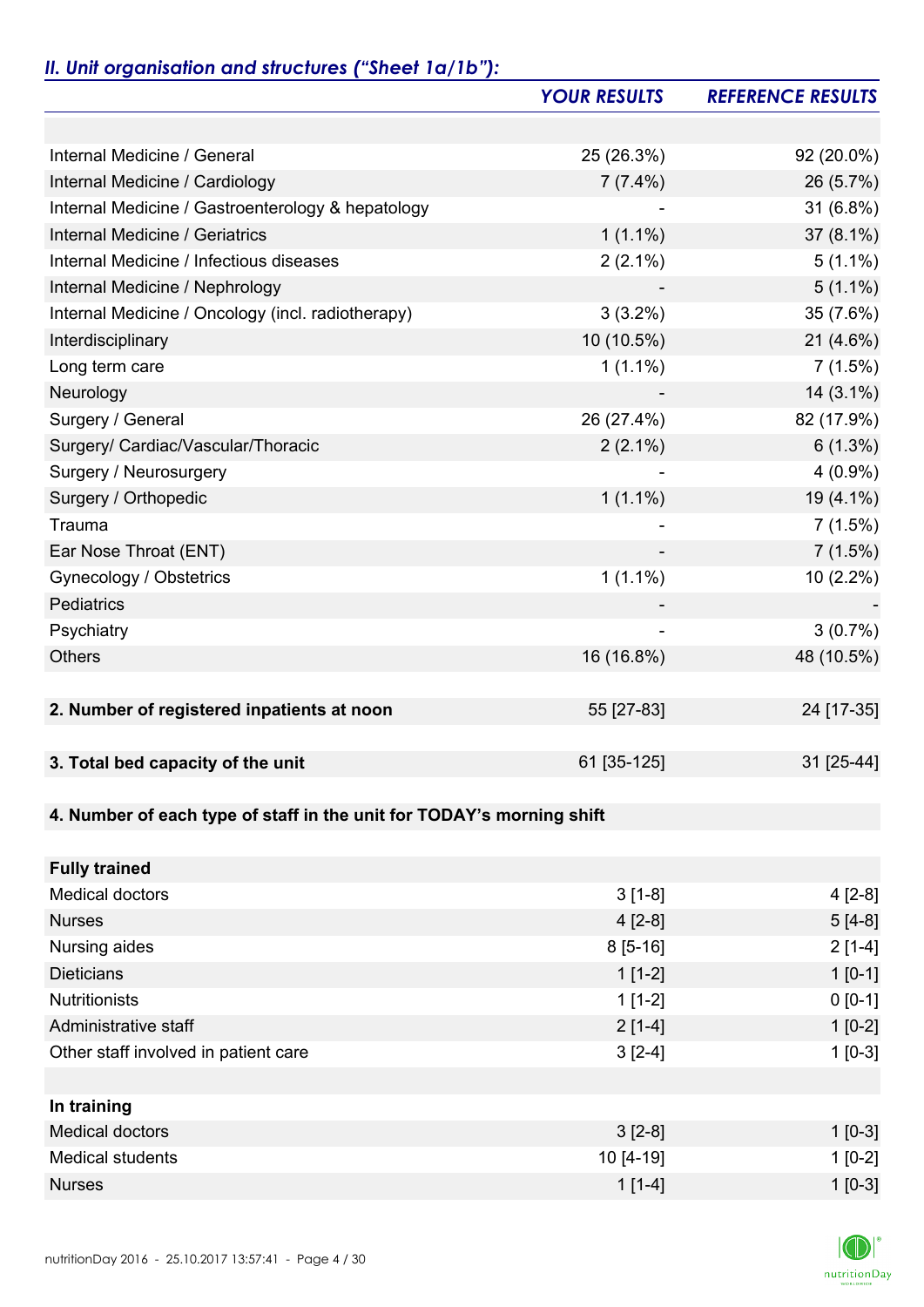| Nursing aides                                                                                       | $2[1-5]$                       | $0[0-0]$                          |
|-----------------------------------------------------------------------------------------------------|--------------------------------|-----------------------------------|
| <b>Dieticians</b>                                                                                   | $1[1-1]$                       | $0[0-0]$                          |
| <b>Nutritionists</b>                                                                                | $1[0-1]$                       | $0[0-0]$                          |
| Other staff involved in patient care                                                                | $1[0-2]$                       | $0 [0-0]$                         |
|                                                                                                     |                                |                                   |
| 5. Is there a nutrition support team in your hospital<br>available?                                 | 44 (55.0%) Yes                 | 323 (73.6%) Yes                   |
| 6. Does the unit have a nutrition care strategy?                                                    | 66 (82.5%) Yes                 | 316 (72.0%) Yes                   |
| 7. Is there a person in your unit responsible for<br>nutrition care?                                | 66 (82.5%) Yes                 | 317 (72.2%) Yes                   |
| 8. Is there a dietician, nutritionist or dietetic assistant                                         | 73 (91.3%) Yes                 | 395 (90.0%) Yes                   |
| available for your unit?                                                                            |                                |                                   |
| 9. Is specific staff responsible for providing feeding<br>assistance to patients during meal times? | 27 (33.8%) Yes                 | 268 (61.0%) Yes                   |
| 10. How do you MAINLY screen/monitor patients for malnutrition?                                     |                                |                                   |
|                                                                                                     |                                |                                   |
| At admission                                                                                        |                                |                                   |
| No routine screening                                                                                | 16 (16.8%) Yes                 | 45 (9.8%) Yes                     |
| No fixed criteria                                                                                   | 6 (6.3%) Yes                   | 10 (2.2%) Yes                     |
| Experience / visual assessment only                                                                 | 2 (2.1%) Yes                   | 43 (9.4%) Yes                     |
| Weighing / BMI only<br><b>Nutritional Risk Screening (NRS) 2002</b>                                 | 11 (11.6%) Yes<br>8 (8.4%) Yes | 66 (14.4%) Yes<br>131 (28.5%) Yes |
| Malnutrition Universal Screening Tool (MUST)                                                        | 5 (5.3%) Yes                   | 28 (6.1%) Yes                     |
| Malnutrition Screening tool (MST)                                                                   | 11 (11.6%) Yes                 | 42 (9.2%) Yes                     |
| <b>SNAQ</b>                                                                                         |                                | 2 (0.44%) Yes                     |
| Other formal tool                                                                                   | 19 (20.0%) Yes                 | 70 (15.3%) Yes                    |
| I do not know                                                                                       | 2 (2.1%) Yes                   | 2 (0.44%) Yes                     |
| Missing                                                                                             | 15 (15.8%)                     | 20 (4.4%)                         |
|                                                                                                     |                                |                                   |
| <b>During hospital stay</b>                                                                         |                                |                                   |
| No routine monitoring                                                                               | 16 (16.8%) Yes                 | 43 (9.4%) Yes                     |
| No fixed criteria                                                                                   | 2 (2.1%) Yes                   | 44 (9.6%) Yes                     |
| Experience / visual assessment only                                                                 | 16 (16.8%) Yes                 | 90 (19.6%) Yes                    |
| Weighing / BMI only                                                                                 | 6 (6.3%) Yes                   | 132 (28.8%) Yes                   |
| Other formal tool                                                                                   | 35 (36.8%) Yes                 | 121 (26.4%) Yes                   |
| I do not know                                                                                       | 5 (5.3%) Yes                   | 9 (2.0%) Yes                      |
| Missing                                                                                             | 15 (15.8%)                     | 20 (4.4%)                         |
|                                                                                                     |                                |                                   |
| 11a. Do you routinely use guidelines or standards for<br>nutrition care?                            | 64 (83.1%) Yes                 | 343 (78.7%) Yes                   |

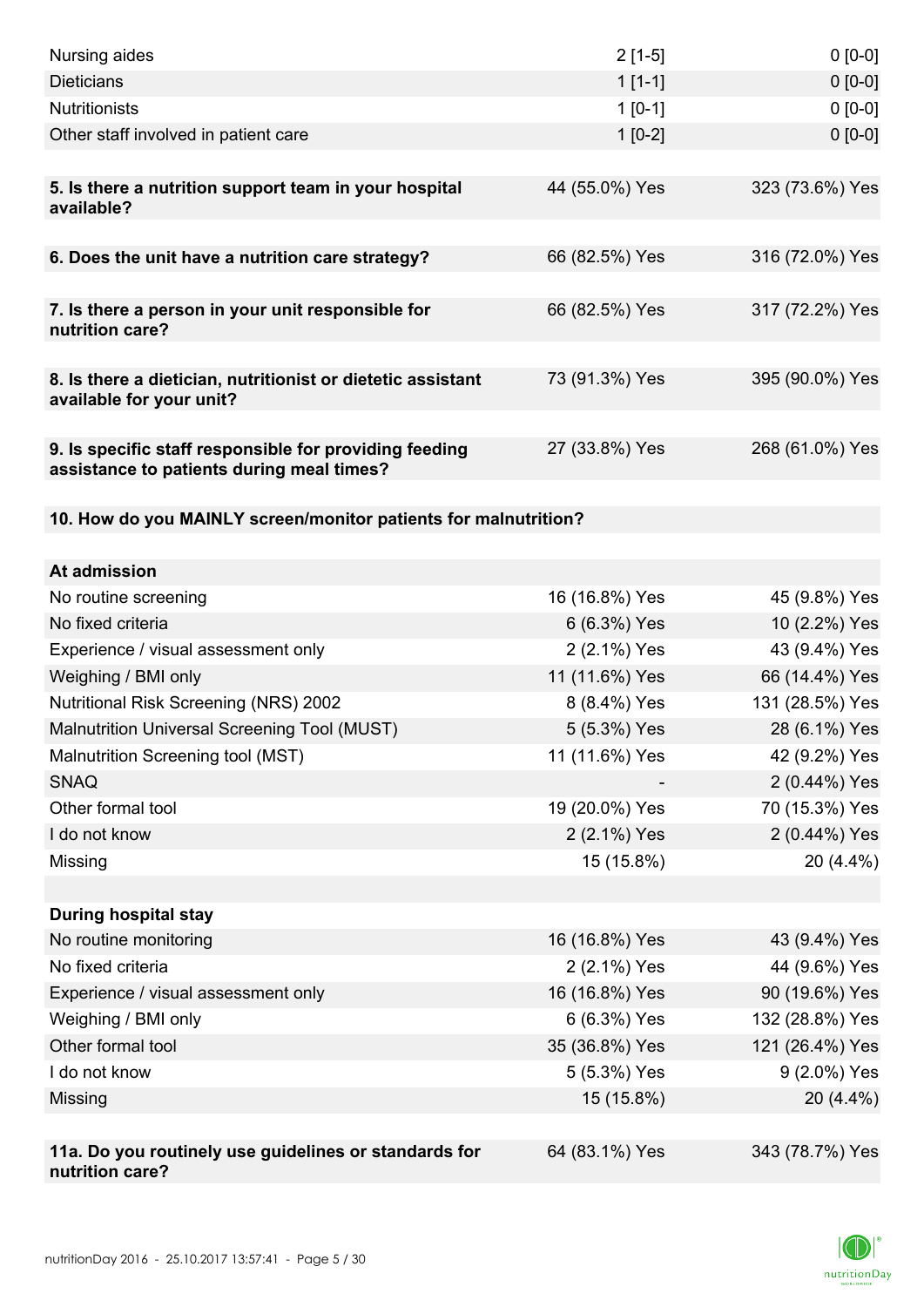| 11b. If yes, which one is mainly used?                            |                |                 |
|-------------------------------------------------------------------|----------------|-----------------|
| International guidelines                                          | 14 (21.9%) Yes | 86 (25.1%) Yes  |
| National guidelines                                               | 1 (1.6%) Yes   | 56 (16.3%) Yes  |
| Standards on hospital level                                       | 39 (60.9%) Yes | 115 (33.5%) Yes |
| Standards on unit level                                           | 3 (4.7%) Yes   | 23 (6.7%) Yes   |
| Individual patient nutrition care plans                           | 6 (9.4%) Yes   | 56 (16.3%) Yes  |
| Other                                                             | 1 (1.6%) Yes   | 4 (1.2%) Yes    |
| Missing                                                           |                | 3(0.87%)        |
|                                                                   |                |                 |
| 12. What is routinely done in your unit for given patient groups? |                |                 |
|                                                                   |                |                 |
| At risk                                                           |                |                 |
| Watchful waiting                                                  | 32 (33.7%) Yes | 139 (30.3%) Yes |
| Discuss nutrition care activities during ward rounds              | 30 (31.6%) Yes | 192 (41.8%) Yes |
| Develop an individual nutrition care plan                         | 40 (42.1%) Yes | 246 (53.6%) Yes |
| Initiate treatment / nutrition intervention                       | 44 (46.3%) Yes | 277 (60.3%) Yes |
| Consult a nutrition expert (dietician, nutritionist, etc.)        | 42 (44.2%) Yes | 285 (62.1%) Yes |
| Consult a medical professional                                    | 12 (12.6%) Yes | 172 (37.5%) Yes |
| Calculate energy requirements                                     | 52 (54.7%) Yes | 232 (50.5%) Yes |
| Calculate protein requirements                                    | 51 (53.7%) Yes | 226 (49.2%) Yes |
|                                                                   |                |                 |
| <b>Malnourished</b>                                               |                |                 |
| Watchful waiting                                                  | 25 (26.3%) Yes | 98 (21.4%) Yes  |
| Discuss nutrition care activities during ward rounds              | 41 (43.2%) Yes | 208 (45.3%) Yes |
| Develop an individual nutrition care plan                         | 57 (60.0%) Yes | 258 (56.2%) Yes |
| Initiate treatment / nutrition intervention                       | 57 (60.0%) Yes | 304 (66.2%) Yes |
| Consult a nutrition expert (dietician, nutritionist, etc.)        | 54 (56.8%) Yes | 284 (61.9%) Yes |
| Consult a medical professional                                    | 15 (15.8%) Yes | 183 (39.9%) Yes |
| Calculate energy requirements                                     | 64 (67.4%) Yes | 261 (56.9%) Yes |
| Calculate protein requirements                                    | 60 (63.2%) Yes | 257 (56.0%) Yes |
|                                                                   |                |                 |
| <b>Every patient</b>                                              |                |                 |
| Watchful waiting                                                  | 28 (29.5%) Yes | 193 (42.0%) Yes |
| Discuss nutrition care activities during ward rounds              | 28 (29.5%) Yes | 126 (27.5%) Yes |
| Develop an individual nutrition care plan                         | 12 (12.6%) Yes | 74 (16.1%) Yes  |
| Initiate treatment / nutrition intervention                       | 17 (17.9%) Yes | 57 (12.4%) Yes  |
| Consult a nutrition expert (dietician, nutritionist, etc.)        | 18 (18.9%) Yes | 73 (15.9%) Yes  |
| Consult a medical professional                                    | 38 (40.0%) Yes | 101 (22.0%) Yes |
| Calculate energy requirements                                     | 6 (6.3%) Yes   | 50 (10.9%) Yes  |
| Calculate protein requirements                                    | 5 (5.3%) Yes   | 44 (9.6%) Yes   |
|                                                                   |                |                 |
| <b>Never</b>                                                      |                |                 |
| Watchful waiting                                                  | 4 (4.2%) Yes   | 34 (7.4%) Yes   |
| Discuss nutrition care activities during ward rounds              | 4 (4.2%) Yes   | 38 (8.3%) Yes   |

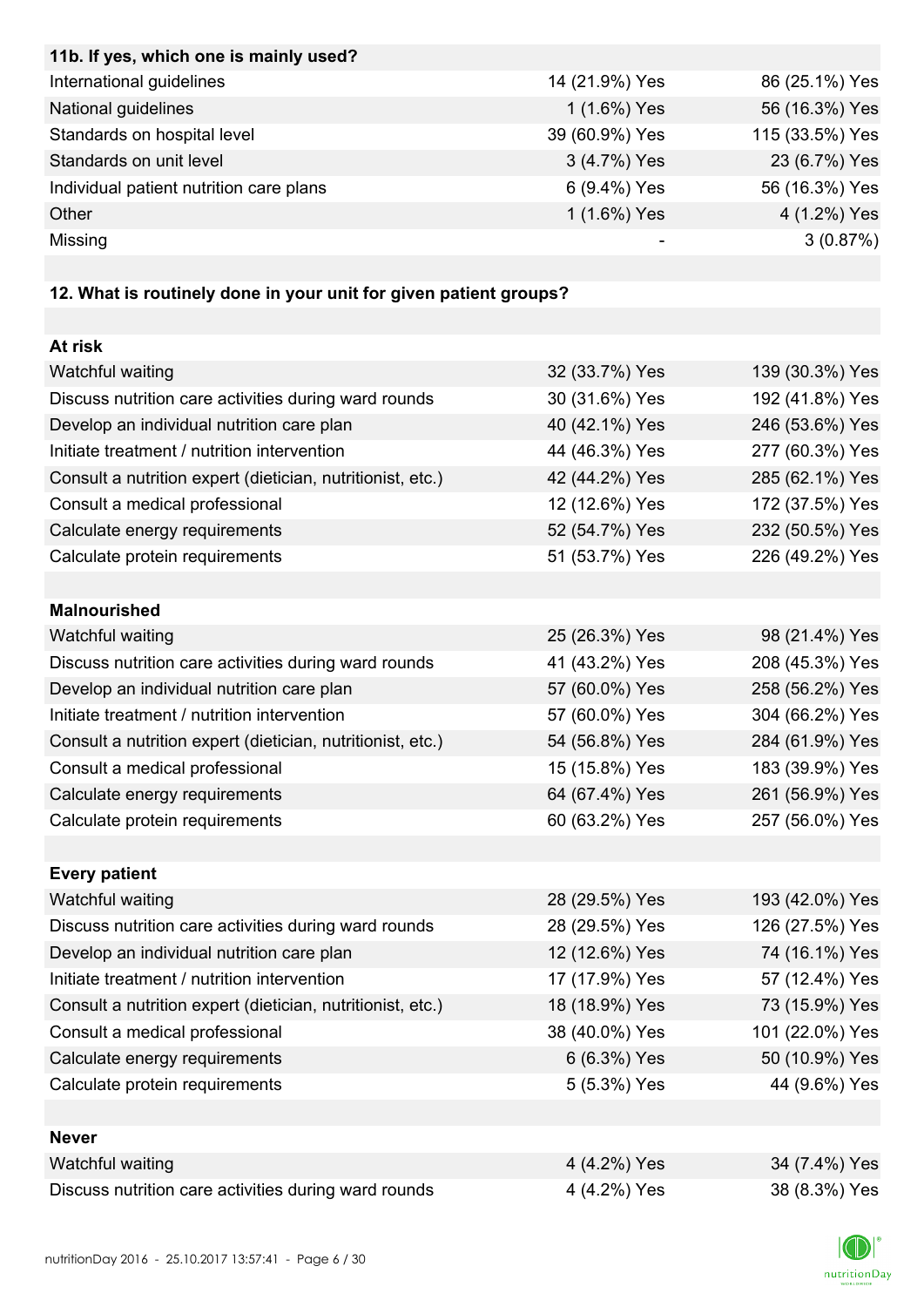| Develop an individual nutrition care plan                          | 6 (6.3%) Yes             | 31 (6.8%) Yes   |
|--------------------------------------------------------------------|--------------------------|-----------------|
| Initiate treatment / nutrition intervention                        |                          | 6 (1.3%) Yes    |
| Consult a nutrition expert (dietician, nutritionist, etc.)         | 1 (1.1%) Yes             | 8 (1.7%) Yes    |
| Consult a medical professional                                     | 11 (11.6%) Yes           | 49 (10.7%) Yes  |
| Calculate energy requirements                                      | 1 (1.1%) Yes             | 50 (10.9%) Yes  |
| Calculate protein requirements                                     | 1 (1.1%) Yes             | 54 (11.8%) Yes  |
|                                                                    |                          |                 |
| I do not know                                                      |                          |                 |
| Watchful waiting                                                   | 1 (1.1%) Yes             | 20 (4.4%) Yes   |
| Discuss nutrition care activities during ward rounds               |                          | 10 (2.2%) Yes   |
| Develop an individual nutrition care plan                          |                          | 5 (1.1%) Yes    |
| Initiate treatment / nutrition intervention                        | $\overline{\phantom{0}}$ | 4 (0.87%) Yes   |
| Consult a nutrition expert (dietician, nutritionist, etc.)         |                          | 4 (0.87%) Yes   |
| Consult a medical professional                                     | 1 (1.1%) Yes             | 18 (3.9%) Yes   |
| Calculate energy requirements                                      |                          | 11 (2.4%) Yes   |
| Calculate protein requirements                                     |                          | 13 (2.8%) Yes   |
|                                                                    |                          |                 |
| 13. When do you routinely weigh your patients?                     |                          |                 |
| at admission                                                       | 53 (55.8%) Yes           | 291 (63.4%) Yes |
| Within 24 hours                                                    | 9 (9.5%) Yes             | 64 (13.9%) Yes  |
| Within 48 hours                                                    |                          | 20 (4.4%) Yes   |
| Within 72 hours                                                    | 1 (1.1%) Yes             | 13 (2.8%) Yes   |
| Every week                                                         | 12 (12.6%) Yes           | 152 (33.1%) Yes |
| Occasionally                                                       | 9 (9.5%) Yes             | 59 (12.9%) Yes  |
| When requested                                                     | 45 (47.4%) Yes           | 207 (45.1%) Yes |
| At discharge                                                       |                          | 20 (4.4%) Yes   |
| Never                                                              | 3 (3.2%) Yes             | 8 (1.7%) Yes    |
| I do not know                                                      | 1 (1.1%) Yes             | 1 (0.22%) Yes   |
| No answer given                                                    | $3(5.0\%)$               | 22 (4.8%)       |
|                                                                    |                          |                 |
| 14. What do you do to support adequate food intake of patients?    |                          |                 |
| Offer additional meals or in between snacks                        | 71 (74.7%) Yes           | 338 (73.6%) Yes |
| Offer meal choices                                                 | 47 (49.5%) Yes           | 336 (73.2%) Yes |
| Offer different portion sizes                                      | 40 (42.1%) Yes           | 282 (61.4%) Yes |
| Consider food presentation                                         | 52 (54.7%) Yes           | 192 (41.8%) Yes |
| Change food texture/consistency as needed                          | 68 (71.6%) Yes           | 376 (81.9%) Yes |
| Consider patient problems with eating and drinking                 | 73 (76.8%) Yes           | 372 (81.0%) Yes |
| Ensure that mealtimes are undisturbed/protected<br>mealtime policy | 3 (3.2%) Yes             | 51 (11.1%) Yes  |
| Promote positive eating environment                                | 13 (13.7%) Yes           | 82 (17.9%) Yes  |
| Consider cultural/religious preferences                            | 54 (56.8%) Yes           | 188 (41.0%) Yes |
| Consider patient allergies / intolerances                          | 62 (65.3%) Yes           | 214 (46.6%) Yes |
| Other                                                              | 7 (7.4%) Yes             | 29 (6.3%) Yes   |
| I do not know                                                      | 1 (1.1%) Yes             | 6 (1.3%) Yes    |
| No answer given                                                    | 15 (15.8%)               | 20 (4.4%)       |

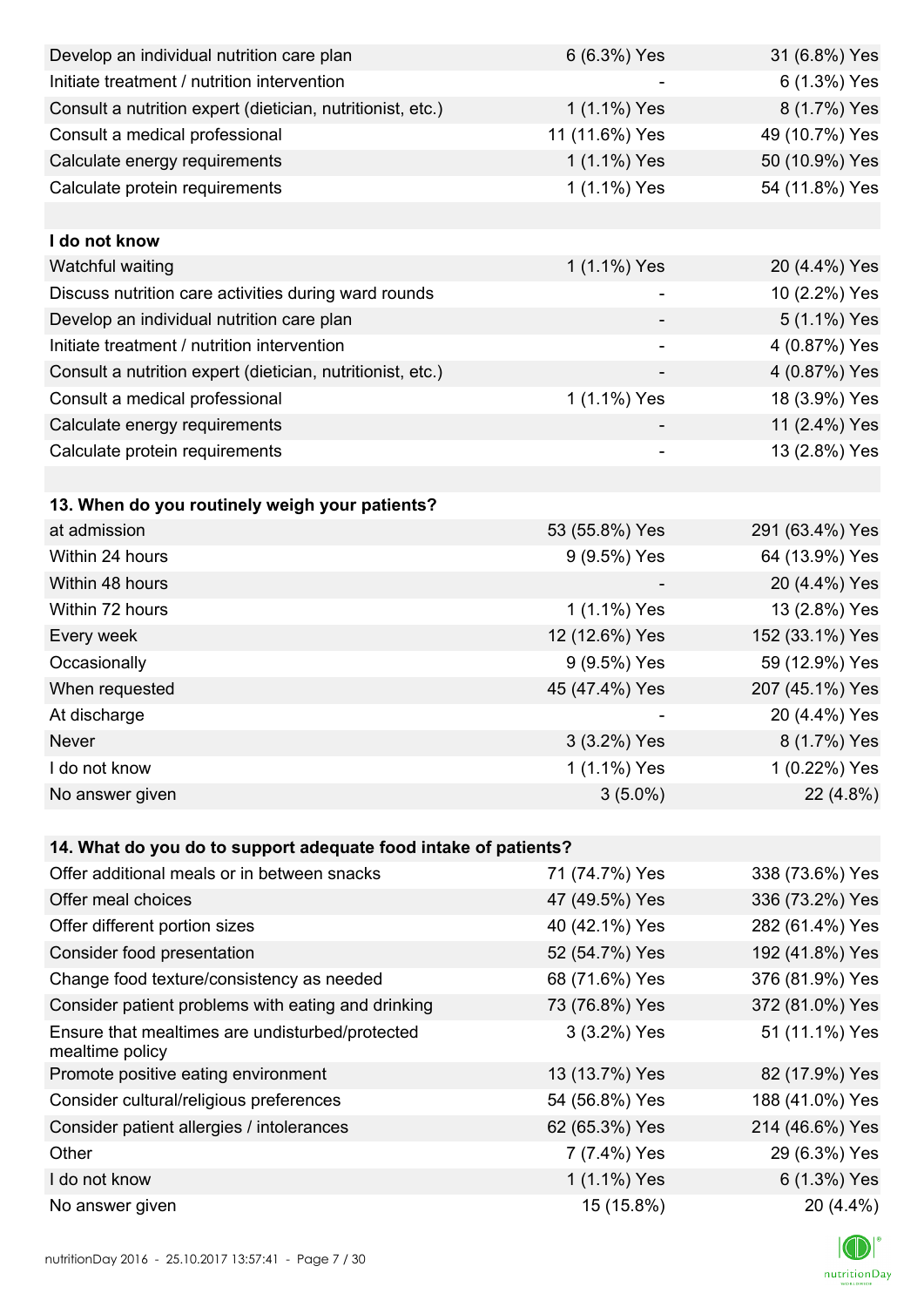| 15. Which nutrition-related standards or routine activities exist in your unit?      |                |                 |
|--------------------------------------------------------------------------------------|----------------|-----------------|
| Nutrition training is available                                                      | 48 (50.5%) Yes | 257 (56.0%) Yes |
| Reporting of nutrition related information to hospital<br>managers                   | 41 (43.2%) Yes | 201 (43.8%) Yes |
| Quality indicators are recorded and reported to national<br>or regional level        | 15 (15.8%) Yes | 123 (26.8%) Yes |
| Quality indicators are used for internal benchmarking                                | 41 (43.2%) Yes | 166 (36.2%) Yes |
| Patient feedback about food and food service is collected<br>using a questionnaire   | 56 (58.9%) Yes | 291 (63.4%) Yes |
| None                                                                                 | 6 (6.3%) Yes   | 21 (4.6%) Yes   |
| I do not know                                                                        | 5 (5.3%) Yes   | 11 (2.4%) Yes   |
| No answer given                                                                      | 15 (15.8%)     | 36 (7.8%)       |
| 16. At admission what is asked and documented?                                       |                |                 |
| Change in weight                                                                     | 47 (49.5%) Yes | 358 (78.0%) Yes |
| Eating habits/difficulties                                                           | 41 (43.2%) Yes | 336 (73.2%) Yes |
| Nutrition before admission                                                           | 20 (21.1%) Yes | 260 (56.6%) Yes |
| None                                                                                 | 7 (7.4%) Yes   | 9 (2.0%) Yes    |
| I do not know                                                                        | 2 (2.1%) Yes   | 5 (1.1%) Yes    |
| No answer given                                                                      | 27 (28.4%)     | 38 (8.3%)       |
|                                                                                      |                |                 |
| 17. On what forms is there a specific part about eating, nutrition or malnutrition?  |                |                 |
|                                                                                      |                |                 |
| a. Patient Record has a section for                                                  |                |                 |
| indicating if the patient is malnourished or at risk of<br>malnutrition              | 64 (67.4%) Yes | 323 (70.4%) Yes |
| nutrition treatment                                                                  | 42 (44.2%) Yes | 270 (58.8%) Yes |
| None                                                                                 | 2 (2.1%) Yes   | 30 (6.5%) Yes   |
| I do not know                                                                        | 42 (44.2%) Yes | 270 (58.8%) Yes |
|                                                                                      |                |                 |
| b. Discharge Letter                                                                  |                |                 |
| summarizes nutrition treatment received during stay                                  | 26 (27.4%) Yes | 162 (35.3%) Yes |
| makes future nutrition-related recommendations                                       | 54 (56.8%) Yes | 258 (56.2%) Yes |
| None                                                                                 | 8 (8.4%) Yes   | 56 (12.2%) Yes  |
| I do not know                                                                        | 8 (8.4%) Yes   | 23 (5.0%) Yes   |
|                                                                                      |                |                 |
| 18. Do you provide brochures about malnutrition to at<br>risk/malnourished patients? | 11 (19.0%) Yes | 162 (43.9%) Yes |
|                                                                                      |                |                 |
| 19. Who filled in this sheet?                                                        |                |                 |
| Head staff                                                                           | 17 (17.9%) Yes | 117 (25.5%) Yes |

| Head staff           | 17 (17.9%) Yes | 117 (25.5%) Yes |
|----------------------|----------------|-----------------|
| <b>Dietician</b>     | 48 (50.5%) Yes | 236 (51.4%) Yes |
| <b>Nurse</b>         | 13 (13.7%) Yes | 124 (27.0%) Yes |
| Physician            | 10 (10.5%) Yes | 72 (15.7%) Yes  |
| Administrative staff | 3 (3.2%) Yes   | 4 (0.87%) Yes   |

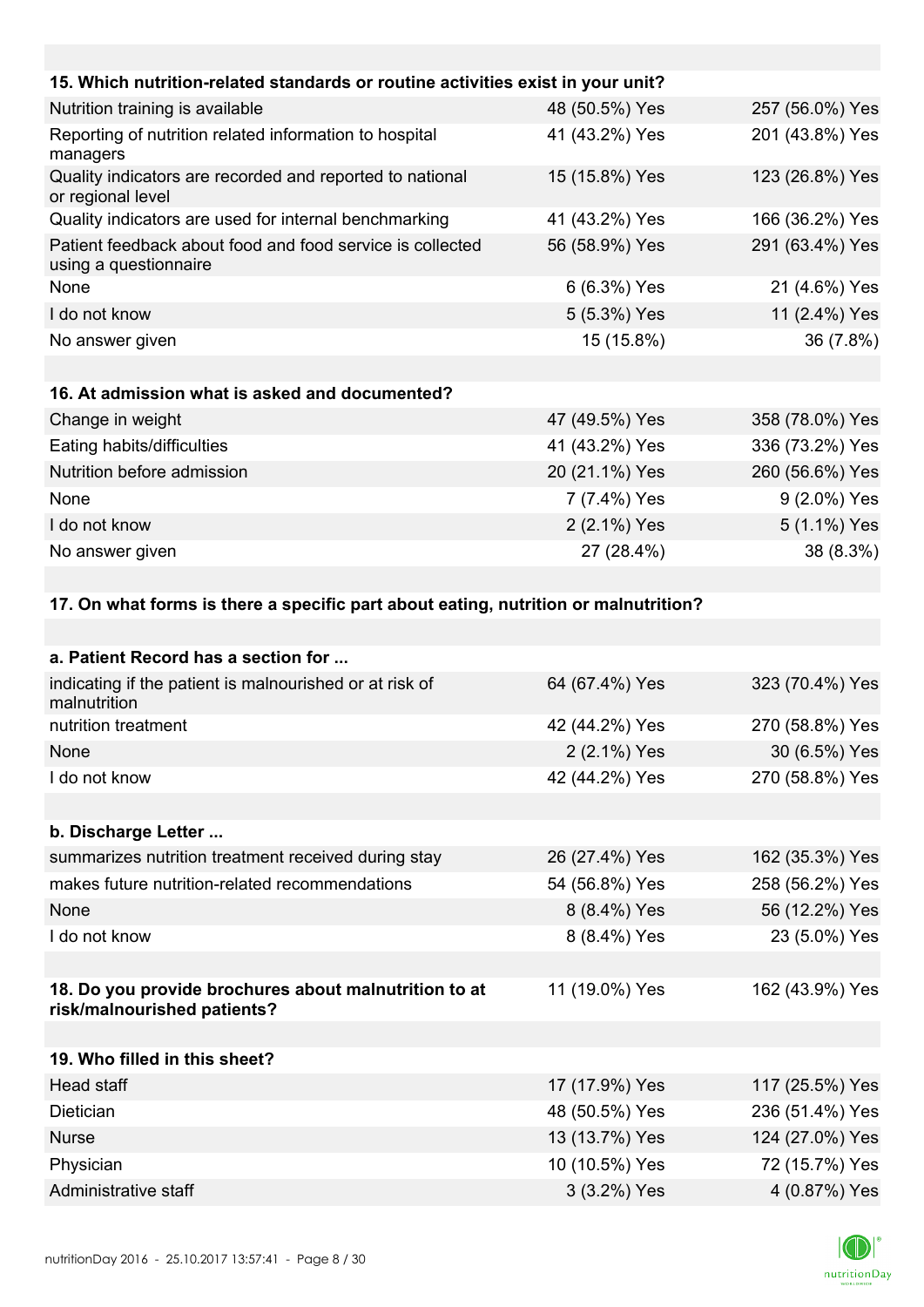| Other         | 1 (1.1%) Yes             | 7 (1.5%) Yes             |
|---------------|--------------------------|--------------------------|
| None          | $\overline{\phantom{0}}$ | $\overline{\phantom{0}}$ |
| I do not know | 3 (3.2%) Yes             | 3 (0.65%) Yes            |

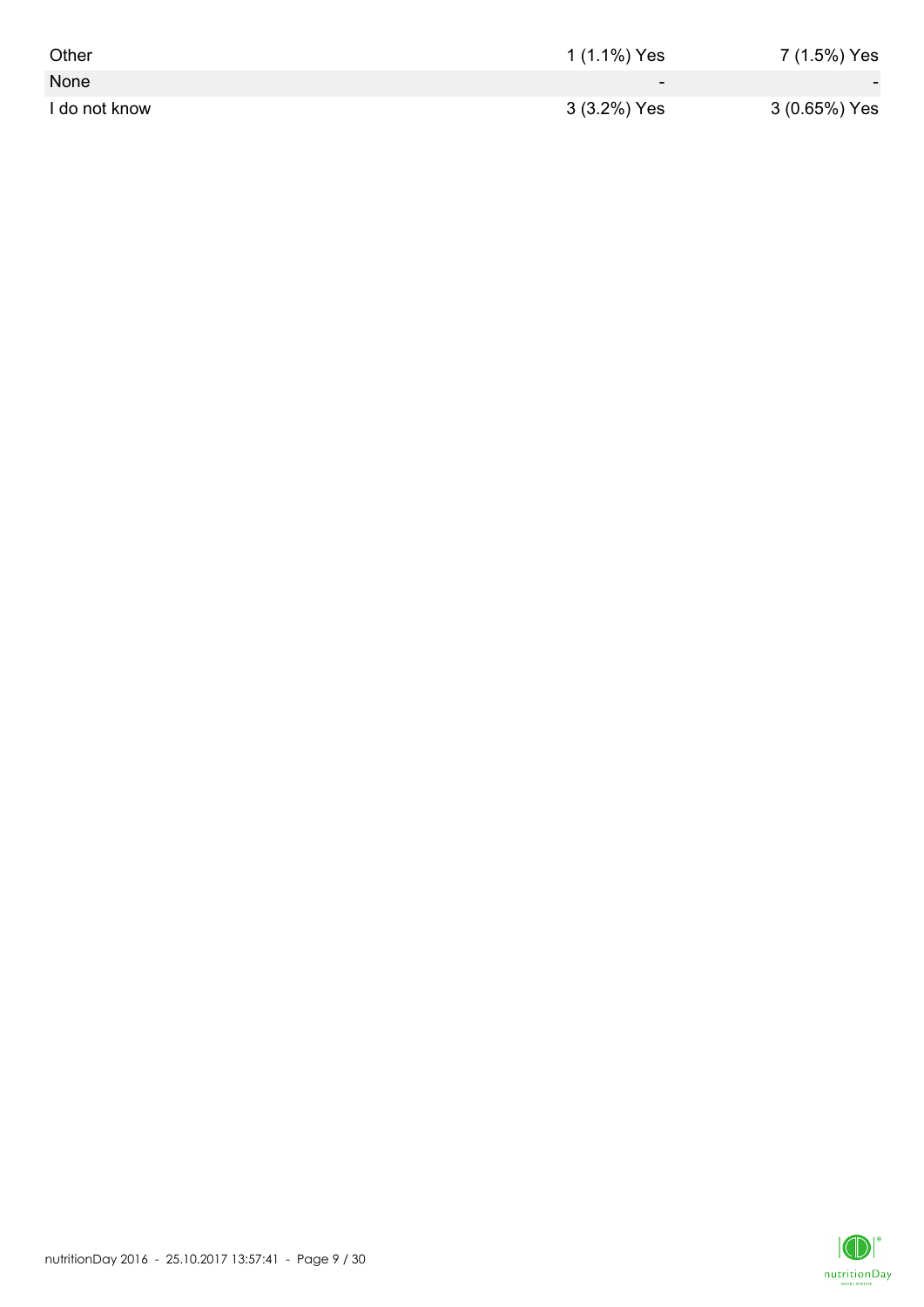|                                                                                         | <b>YOUR RESULTS</b> | <b>REFERENCE RESULTS</b> |
|-----------------------------------------------------------------------------------------|---------------------|--------------------------|
|                                                                                         |                     |                          |
| Total                                                                                   | 2412                | 8743                     |
| Age                                                                                     | 63 [48-75]          | 67 [53-78]               |
| Female                                                                                  | 1138 (47.2%)        | 4410 (50.4%)             |
| Weight                                                                                  | 64.9±14.4           | 69.1±18.8                |
| Height                                                                                  | 163±9               | 164±10                   |
| <b>BMI</b>                                                                              | $24.4 + 4.9$        | $25.5 \pm 6.0$           |
| 1. This hospital admission was                                                          |                     |                          |
| planned                                                                                 | 262 (10.9%)         | 3052 (34.9%)             |
| an emergency                                                                            | 1826 (75.7%)        | 5037 (57.6%)             |
| I do not know                                                                           | 324 (13.4%)         | 654 (7.5%)               |
| No answer given                                                                         |                     |                          |
|                                                                                         |                     |                          |
| 2a. Diagnosis at admission                                                              |                     |                          |
| 0100 Infectious and parasitic diseases                                                  | 248 (10.3%)         | 801 (9.2%)               |
| 0200 Neoplasms                                                                          | 287 (11.9%)         | 1381 (15.8%)             |
| 0300 Blood and bloodforming organs and the immune<br>mechanism                          | 133 (5.5%)          | 578 (6.6%)               |
| 0400 Endocrine, nutritional and metabolic diseases                                      | 297 (12.3%)         | 1043 (11.9%)             |
| 0500 Mental health                                                                      | 47 (1.9%)           | 333 (3.8%)               |
| 0600 Nervous system                                                                     | 177 (7.3%)          | 762 (8.7%)               |
| 0700 Eye and adnexa                                                                     | 20 (0.83%)          | 131 (1.5%)               |
| 0800 Ear and mastoid process                                                            | 6(0.25%)            | 70 (0.80%)               |
| 0900 Circulatory system                                                                 | 496 (20.6%)         | 1723 (19.7%)             |
| 1000 Respiratory system                                                                 | 396 (16.4%)         | 1358 (15.5%)             |
| 1100 Digestive system                                                                   | 437 (18.1%)         | 2210 (25.3%)             |
| 1200 Skin and subcutaneous tissue                                                       | 162 (6.7%)          | 424 (4.8%)               |
| 1300 Musculoskeletal system and connective tissue                                       | 336 (13.9%)         | 1276 (14.6%)             |
| 1400 Genitourinary system                                                               | 231 (9.6%)          | 809 (9.3%)               |
| 1500 Pregnancy, childbirth and the puerperium                                           | 11 (0.46%)          | 123 (1.4%)               |
| 1600 Conditions originating in the perinatal period                                     | 7(0.29%)            | 21(0.24%)                |
| 1700 Congenital/chromosomal abnormalities                                               | 4(0.17%)            | $9(0.10\%)$              |
| 1800 Symptoms, signs, abnormal clinical/lab findings                                    | 43 (1.8%)           | 391 (4.5%)               |
| 1900 Injury, poisoning                                                                  | 14 (0.58%)          | 276 (3.2%)               |
| 2000 External causes of morbidity and mortality (e.g.<br>transport accidents, assaults) | 107 (4.4%)          | 156 (1.8%)               |
| 2100 Factors influencing health status and contact with<br>health services              | 20 (0.83%)          | 210 (2.4%)               |
| No answer given                                                                         |                     |                          |
| 3. Which conditions/comorbidities does this patient have?                               |                     |                          |

## Cardiac insufficiency 325 (33.9%) 1569 (22.2%)

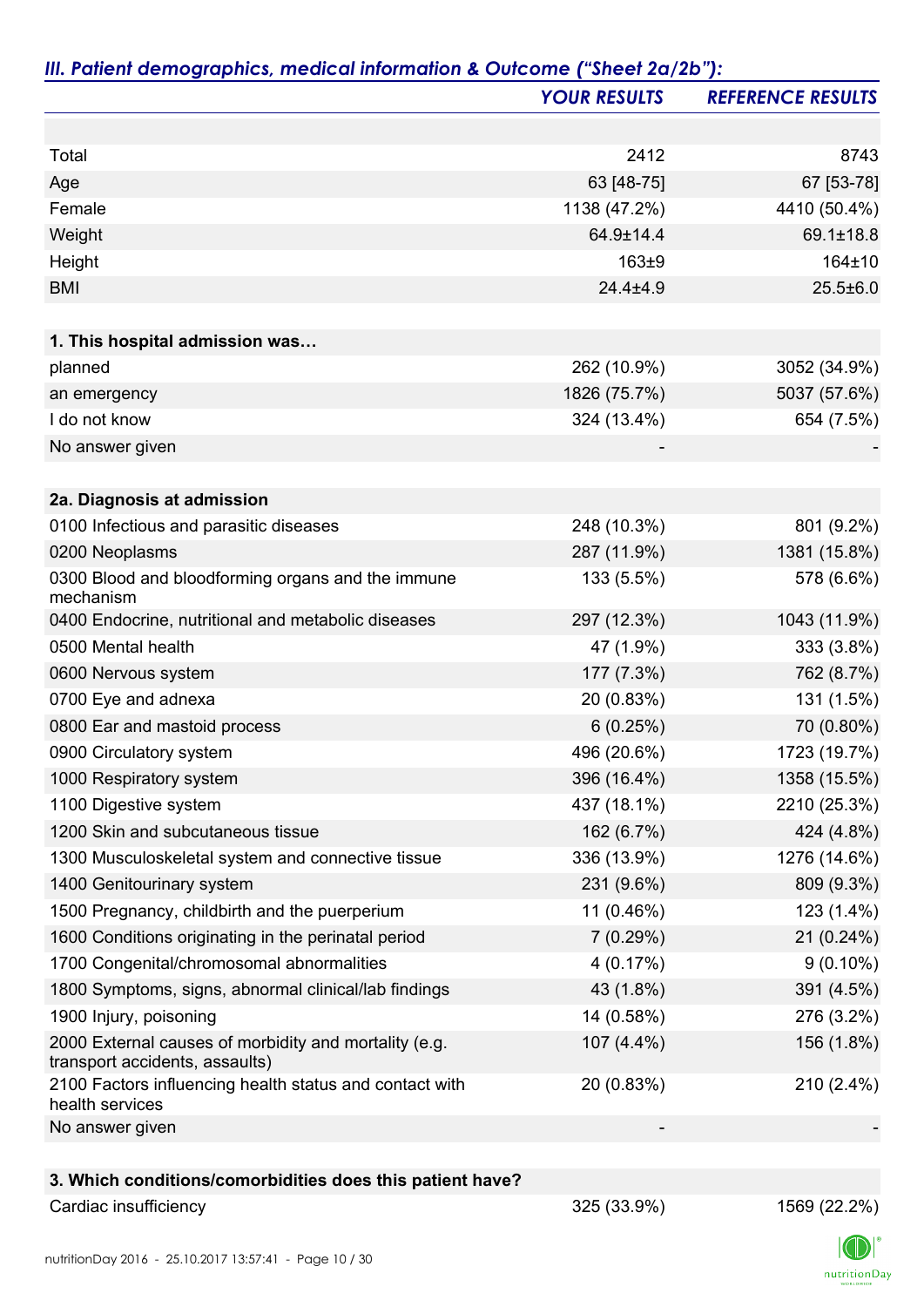| Myocardial infarction                                | 110 (13.7%)  | 394 (5.8%)     |
|------------------------------------------------------|--------------|----------------|
| Chronic lung disease                                 | 305 (32.9%)  | 1080 (15.5%)   |
| Cerebral vascular disease                            | 145 (17.9%)  | 745 (10.9%)    |
| Peripheral vascular disease                          | 184 (22.1%)  | 869 (12.6%)    |
| Chronic liver disease                                | 52 (6.9%)    | 441 (6.5%)     |
| Chronic kidney disease                               | 193 (22.6%)  | 821 (11.9%)    |
| <b>Diabetes</b>                                      | 360 (36.8%)  | 1899 (26.8%)   |
| Cancer                                               | 288 (30.3%)  | 1733 (24.8%)   |
| Infection                                            | 388 (39.6%)  | 1103 (15.8%)   |
| Dementia                                             | 42 (5.7%)    | 374 (5.5%)     |
| Major depressive disorder                            | 36 (5.0%)    | 377 (5.6%)     |
| Other chronic mental disorder                        | 80 (10.5%)   | 378 (5.6%)     |
| Other chronic disease                                | 466 (44.2%)  | 1968 (27.8%)   |
| None                                                 | 231 (9.6%)   | 1394 (15.9%)   |
|                                                      |              |                |
| 4a. Previous operation during this hospital stay     |              |                |
| Yes, planned                                         | 403 (16.7%)  | 1743 (19.9%)   |
| Yes, acute                                           | 173 (7.2%)   | 539 (6.2%)     |
| <b>No</b>                                            | 1683 (69.8%) | 6145 (70.3%)   |
| I do not know                                        | 89 (3.7%)    | 126 (1.4%)     |
| Missing                                              | 64 (2.7%)    | 190 (2.2%)     |
|                                                      |              |                |
| Days since operation                                 | $9[3-24]$    | 4 [1-13]       |
|                                                      |              |                |
| 4b. Planned operation during this hospital stay      |              |                |
| Yes, today or tomorrow                               | 432 (17.9%)  | 738 (8.4%)     |
| Yes, later                                           | 221 (9.2%)   | 513 (5.9%)     |
| No                                                   | 1589 (65.9%) | 6496 (74.3%)   |
| I do not know                                        | 93 (3.9%)    | 414 (4.7%)     |
| Missing                                              | 77 (3.2%)    | 582 (6.7%)     |
|                                                      |              |                |
| 5. Previous ICU admission during this hospital stay? | 407 (16.9%)  | 934 (10.7%)    |
| (Yes)                                                |              |                |
|                                                      |              |                |
| 6. Is this patient terminally ill?                   | 199 (8.3%)   | 630 (7.2%)     |
|                                                      |              |                |
| 7. Fluid status                                      |              |                |
| Normal                                               | 2064 (85.6%) | 6866 (78.5%)   |
| Overloaded                                           | 54 (2.2%)    | 500 (5.7%)     |
| Dehydrated                                           | 83 (3.4%)    | 450 (5.1%)     |
| I do not know                                        | 211 (8.7%)   | 927 (10.6%)    |
| Missing                                              |              |                |
|                                                      |              |                |
| 8. Number of different medications planned           |              |                |
| Oral                                                 | $3[2-6]$     | $5[2-8]$       |
|                                                      |              | $\blacksquare$ |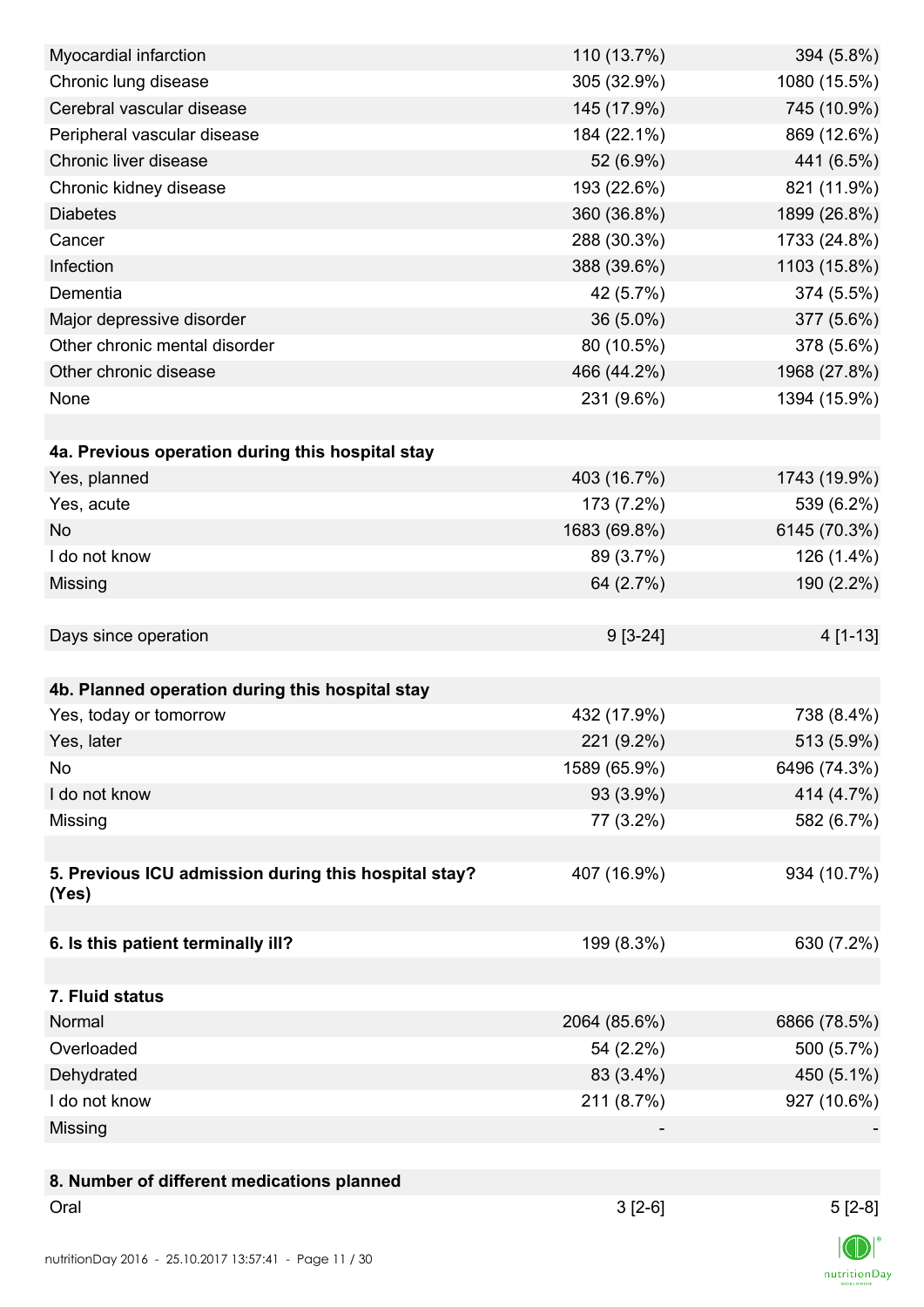| Other                                                                                 | $3[2-4]$     | $2[1-4]$     |
|---------------------------------------------------------------------------------------|--------------|--------------|
|                                                                                       |              |              |
| 9. Was this patient identified as malnourished or at risk of malnutrition?            |              |              |
| Malnourished                                                                          | 227 (9.4%)   | 871 (10.0%)  |
| At risk                                                                               | 333 (13.8%)  | 1543 (17.6%) |
| No                                                                                    | 1559 (64.6%) | 5642 (64.5%) |
| I do not know                                                                         | 293 (12.1%)  | 687 (7.9%)   |
| Missing                                                                               |              |              |
|                                                                                       |              |              |
| 10. IV Fluids                                                                         |              |              |
| Electrolyte solution (NaCl, Ringers lactate, etc)                                     | 1477 (61.2%) | 3469 (39.7%) |
| 5% Glucose solution                                                                   | 113 (4.7%)   | 860 (9.8%)   |
|                                                                                       |              |              |
| 11. Number of ONS drinks planned                                                      | $1[0-2]$     | $0 [0-0]$    |
|                                                                                       |              |              |
| 12. Nutrition intake                                                                  |              |              |
| Regular hospital food                                                                 | 1066 (44.2%) | 4849 (55.5%) |
| Fortified/enriched hospital food                                                      | 135 (5.6%)   | 756 (8.6%)   |
| Protein/energy supplement (e.g. ONS drinks)                                           | 244 (10.1%)  | 998 (11.4%)  |
| <b>Enteral nutrition</b>                                                              | 142 (5.9%)   | 485 (5.5%)   |
| Parenteral nutrition                                                                  | 47 (1.9%)    | 479 (5.5%)   |
| Special diet                                                                          | 897 (37.2%)  | 3072 (35.1%) |
| None                                                                                  | 225 (9.3%)   | 474 (5.4%)   |
|                                                                                       |              |              |
| 13a. All lines and Tubes                                                              |              |              |
| <b>Central Venous</b>                                                                 | 157 (6.5%)   | 734 (8.4%)   |
| Peripheral venous access                                                              | 1535 (63.6%) | 4122 (47.1%) |
| Nasogastric                                                                           | 74 (3.1%)    | 258 (3.0%)   |
| Nasojejunal                                                                           | $8(0.33\%)$  | 38 (0.43%)   |
| Nasoduadenal                                                                          | $5(0.21\%)$  | 22 (0.25%)   |
| Enterostoma                                                                           | 6(0.25%)     | 42 (0.48%)   |
| Percutaneous endoscopy/surgical gastrostomy                                           | 40 (1.7%)    | 67 (0.77%)   |
| Percutaneous endoscopy/surgical jejunostomy                                           | 2(0.08%)     | 27 (0.31%)   |
| None                                                                                  | 735 (30.5%)  | 3894 (44.5%) |
|                                                                                       |              |              |
| 13b. Were there complications with nutrition related lines and tubes since admission? |              |              |
| Yes, previously                                                                       | 25 (1.0%)    | 87 (1.00%)   |
| Yes, ongoing                                                                          | 34 (1.4%)    | 80 (0.92%)   |
| <b>No</b>                                                                             | 1801 (74.7%) | 7278 (83.2%) |
| I do not know                                                                         | 340 (14.1%)  | 846 (9.7%)   |
| Missing                                                                               | 212 (8.8%)   | 452 (5.2%)   |
|                                                                                       |              |              |
| 14. Please indicate if any of the following was done for this patient since admission |              |              |

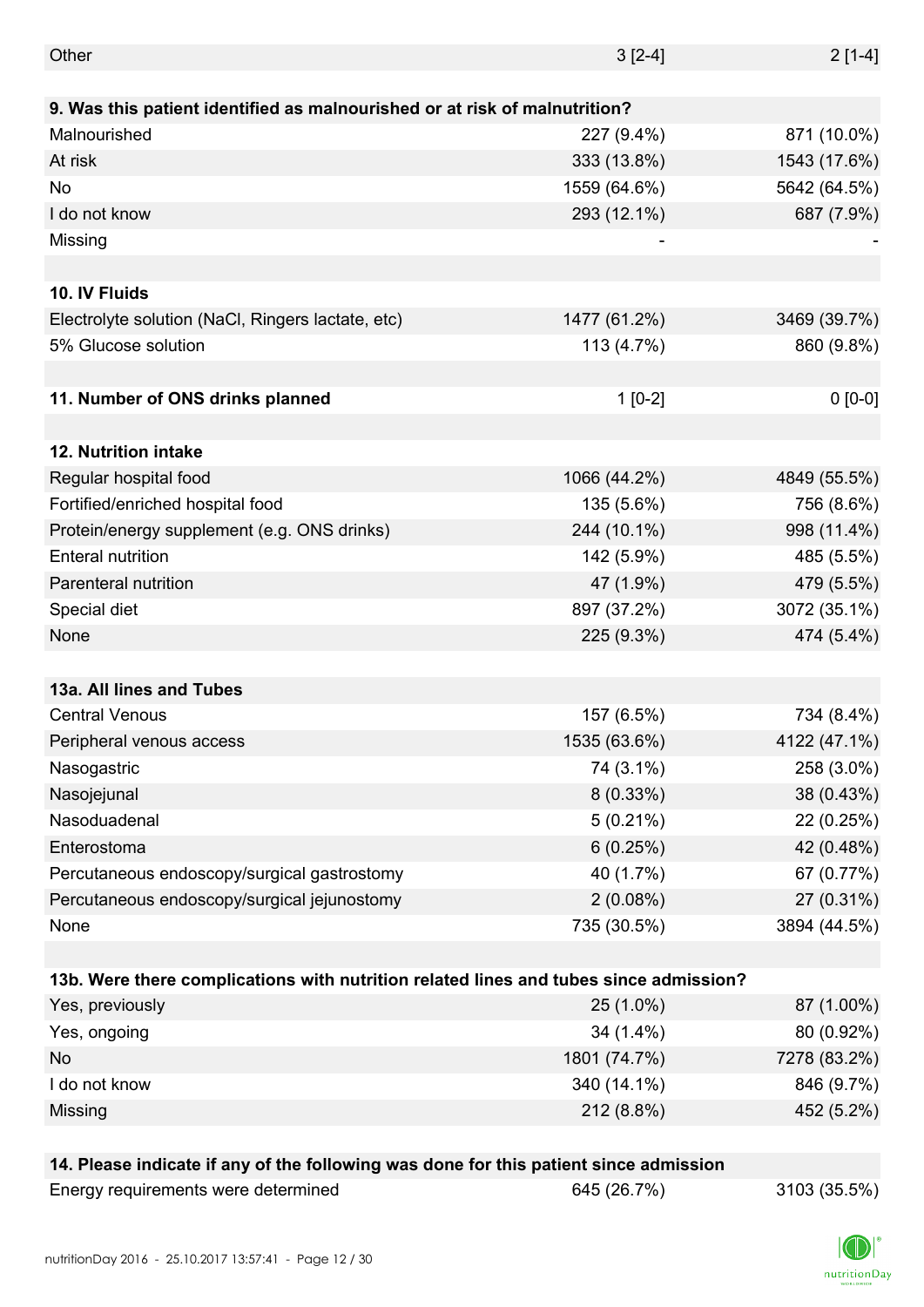| Protein requirements were determined                     | 491 (20.4%)  | 2765 (31.6%) |
|----------------------------------------------------------|--------------|--------------|
| Food/Nutrition intake was recorded in the patient record | 743 (30.8%)  | 3893 (44.5%) |
| Nutrition treatment plan was developed                   | 645 (26.7%)  | 3013 (34.5%) |
| Nutrition expert was consulted                           | 792 (32.8%)  | 2890 (33.1%) |
| Malnutrition status is recorded in the patient record    | 538 (22.3%)  | 2363 (27.0%) |
| None                                                     |              |              |
|                                                          |              |              |
| 15a. Energy goal                                         |              |              |
| < 500 kcal                                               | 118 (4.9%)   | 268 (3.1%)   |
| 500-999 kcal                                             | 19 (0.79%)   | 93 (1.1%)    |
| 1000-1499 kcal                                           | 196 (8.1%)   | 884 (10.1%)  |
| 1500-1999 kcal                                           | 698 (28.9%)  | 2574 (29.4%) |
| >=2000 kcal                                              | 285 (11.8%)  | 958 (11.0%)  |
| Not determined                                           | 884 (36.7%)  | 3200 (36.6%) |
| I do not know                                            | 210 (8.7%)   | 730 (8.3%)   |
| Missing                                                  | $2(0.08\%)$  | 36 (0.41%)   |
|                                                          |              |              |
| 15b. Energy intake                                       |              |              |
| $< 500$ kcal                                             | 145 (6.0%)   | 530 (6.1%)   |
| 500-999 kcal                                             | 89 (3.7%)    | 483 (5.5%)   |
| 1000-1499 kcal                                           | 245 (10.2%)  | 1101 (12.6%) |
| 1500-1999 kcal                                           | 583 (24.2%)  | 1928 (22.1%) |
| >=2000 kcal                                              | 219 (9.1%)   | 584 (6.7%)   |
| Not determined                                           | 901 (37.4%)  | 2964 (33.9%) |
| I do not know                                            | 227 (9.4%)   | 1101 (12.6%) |
| Missing                                                  | $3(0.12\%)$  | 52 (0.59%)   |
|                                                          |              |              |
| 16. Since admission, this patient's health status has    |              |              |
| Improved                                                 | 1597 (66.2%) | 4436 (50.7%) |
| Deteriorated                                             | 145 (6.0%)   | 485 (5.5%)   |
| Remained the same                                        | 378 (15.7%)  | 2411 (27.6%) |
| This patient has just been admitted                      | 59 (2.4%)    | 555 (6.3%)   |
| I do not know                                            | 233 (9.7%)   | 856 (9.8%)   |
| Missing                                                  |              |              |
|                                                          |              |              |
| Length of hospital stay (days)                           | 13 [7-25]    | 12 [6-24]    |
|                                                          |              |              |
| <b>Outcome Code</b>                                      |              |              |
| 1= Still in the hospital                                 | 195 (8.1%)   | 748 (8.6%)   |
| 2= Transferred to another hospital                       | 54 (2.2%)    | 211 (2.4%)   |
| 3= Transferred to long term care                         | 21 (0.87%)   | 360 (4.1%)   |
| 4= Rehabilitation                                        | 65 (2.7%)    | 486 (5.6%)   |
| 5= Discharged home                                       | 1628 (67.5%) | 6417 (73.4%) |
| 6= Death                                                 | 92 (3.8%)    | 260 (3.0%)   |

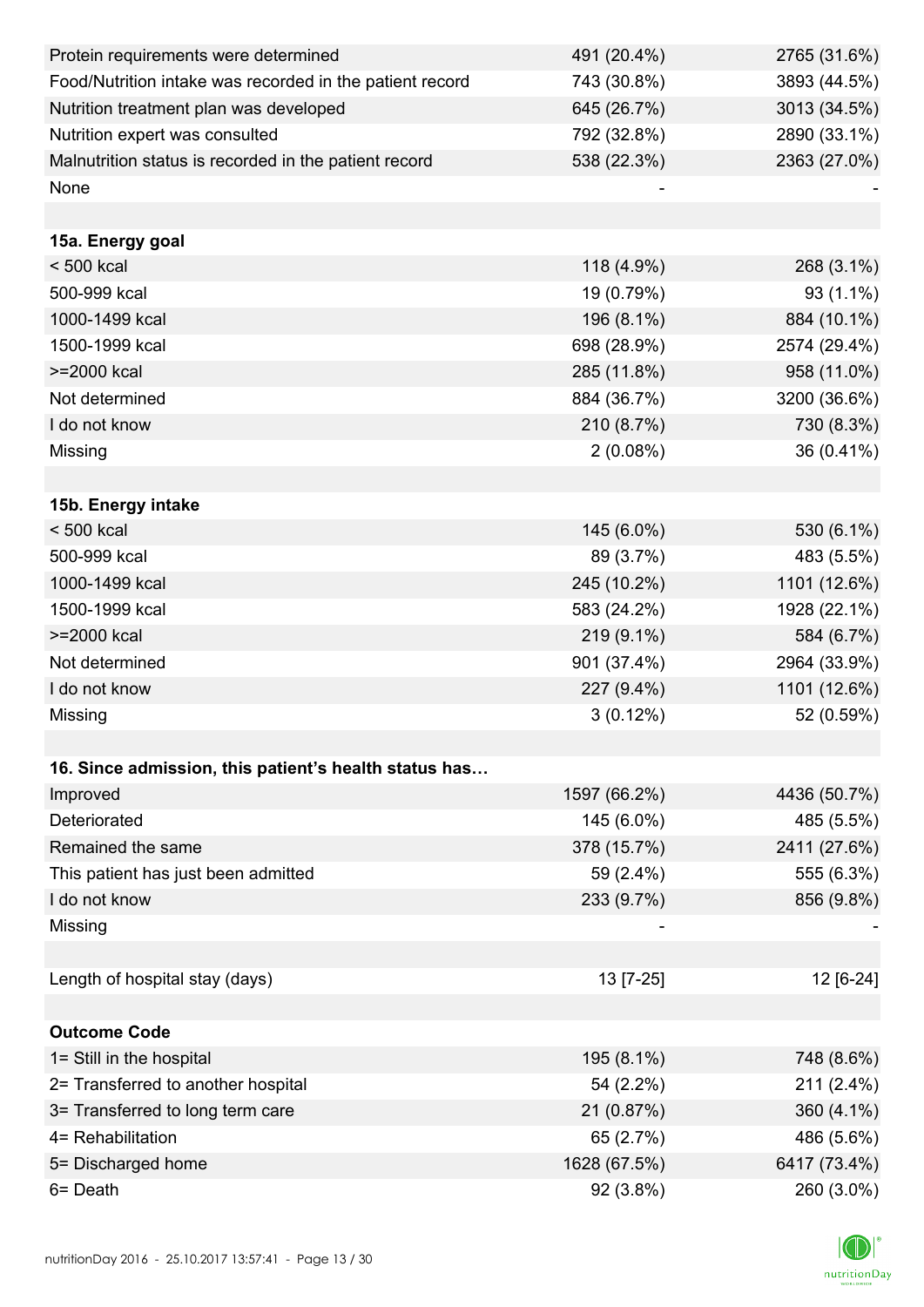| $7 =$ Others                         | 132 (5.5%)   | 173 (2.0%)   |
|--------------------------------------|--------------|--------------|
| Missing                              | 225 (9.3%)   | 88 (1.0%)    |
|                                      |              |              |
| <b>Readmitted since ND</b>           |              |              |
| $1 = No$                             | 1504 (80.9%) | 6055 (78.3%) |
| 2= Yes, same hospital planned        | 113 (6.1%)   | 457 (5.9%)   |
| 3= Yes, same hospital unplanned      | $101(5.4\%)$ | 454 (5.9%)   |
| 4= Yes, different hospital planned   | 18 (0.97%)   | 44 (0.57%)   |
| 5= Yes, different hospital unplanned | 18 (0.97%)   | 44 (0.57%)   |
| 6= Unknown                           | 54 (2.9%)    | 299 (3.9%)   |
| Missing                              | 61(3.3%)     | 386 (5.0%)   |

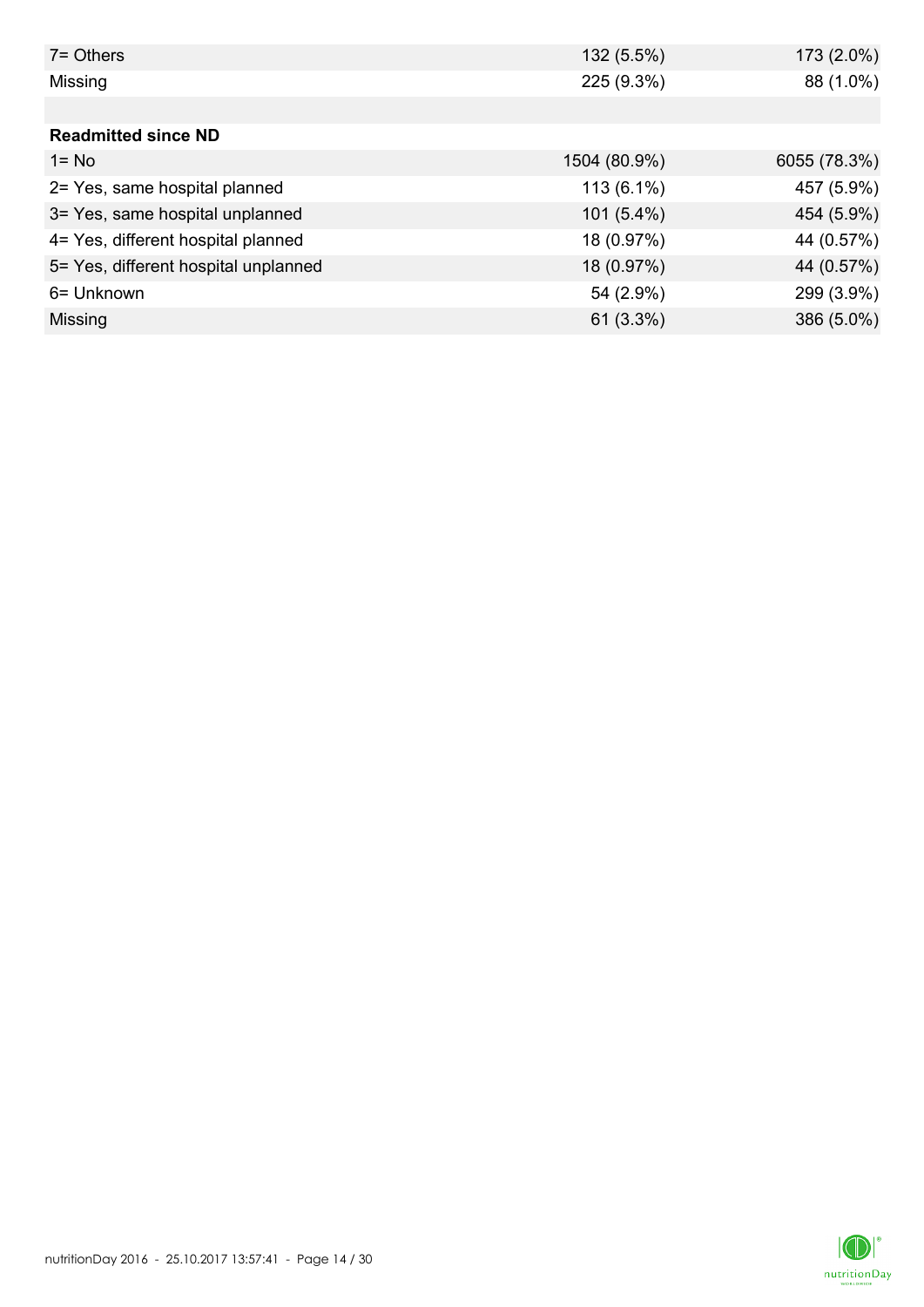|                                                                                      | <b>YOUR RESULTS</b> | <b>REFERENCE RESULTS</b> |
|--------------------------------------------------------------------------------------|---------------------|--------------------------|
|                                                                                      |                     |                          |
| 1. What are your typical dietary habits?                                             |                     |                          |
| No special dietary habits                                                            | 1342 (57.9%)        | 5885 (69.8%)             |
| I am vegetarian                                                                      | 19 (0.82%)          | 142 (1.7%)               |
| I adhee to a vegan diet                                                              | 12 (0.52%)          | 50 (0.59%)               |
| I eat gluten-free diet                                                               | 30(1.3%)            | 73 (0.87%)               |
| I avoid added sugars                                                                 | 605 (26.1%)         | 1290 (15.3%)             |
| I avoid carbohydrates                                                                | 289 (12.5%)         | 477 (5.7%)               |
| I eat a low fat-diet                                                                 | 544 (23.5%)         | 972 (11.5%)              |
| I am lactose intolerant                                                              | 270 (11.6%)         | 328 (3.9%)               |
| Other special diet due to intolerances/allergies                                     | 70 (3.0%)           | 171 (2.0%)               |
| Other                                                                                | 202 (8.7%)          | 603 (7.2%)               |
| No answer given                                                                      | 27 (1.2%)           | 162 (1.9%)               |
| 2. Where did you live before your current hospital admission?                        |                     |                          |
| At home                                                                              | 2026 (87.4%)        | 7497 (89.0%)             |
| In a nursing home or other live-in facility                                          | 23 (0.99%)          | 287 (3.4%)               |
| I was transferred from another hospital                                              | 197 (8.5%)          | 418 (5.0%)               |
| Other                                                                                | 57 (2.5%)           | 139 (1.6%)               |
| Missing                                                                              | 15 (0.65%)          | 87 (1.0%)                |
|                                                                                      |                     |                          |
| 3. In general, are you able to walk?                                                 |                     |                          |
| Yes                                                                                  | 1349 (58.2%)        | 5392 (64.0%)             |
| Yes, with someone's help                                                             | 364 (15.7%)         | 899 (10.7%)              |
| Yes, independently using a cane, walker, or crutches                                 | 208 (9.0%)          | 1107 (13.1%)             |
| No, I have a wheelchair                                                              | 77 (3.3%)           | 355 (4.2%)               |
| No, I am bedridden                                                                   | 279 (12.0%)         | 548 (6.5%)               |
| Missing                                                                              | 41 (1.8%)           | 127 (1.5%)               |
| 4. In general, how would you say your health is?                                     |                     |                          |
| Very good                                                                            | 202 (8.7%)          | 615 (7.3%)               |
| Good                                                                                 | 954 (41.2%)         | 3078 (36.5%)             |
| Fair                                                                                 | 933 (40.3%)         | 3196 (37.9%)             |
| Poor                                                                                 | 166 (7.2%)          | 1144 (13.6%)             |
| Very poor                                                                            | 35(1.5%)            | 254 (3.0%)               |
| Missing                                                                              | 28 (1.2%)           | 141 (1.7%)               |
|                                                                                      |                     |                          |
| 5. Over the last 12 months prior to your current hospital admission approximately    |                     |                          |
| how many times have you seen a doctor?                                               | $4[2-8]$            | $4[2-10]$                |
| how many times have you been admitted to the<br>hospital (Emergency room, any ward)? | $2[1-3]$            | $1[0-2]$                 |

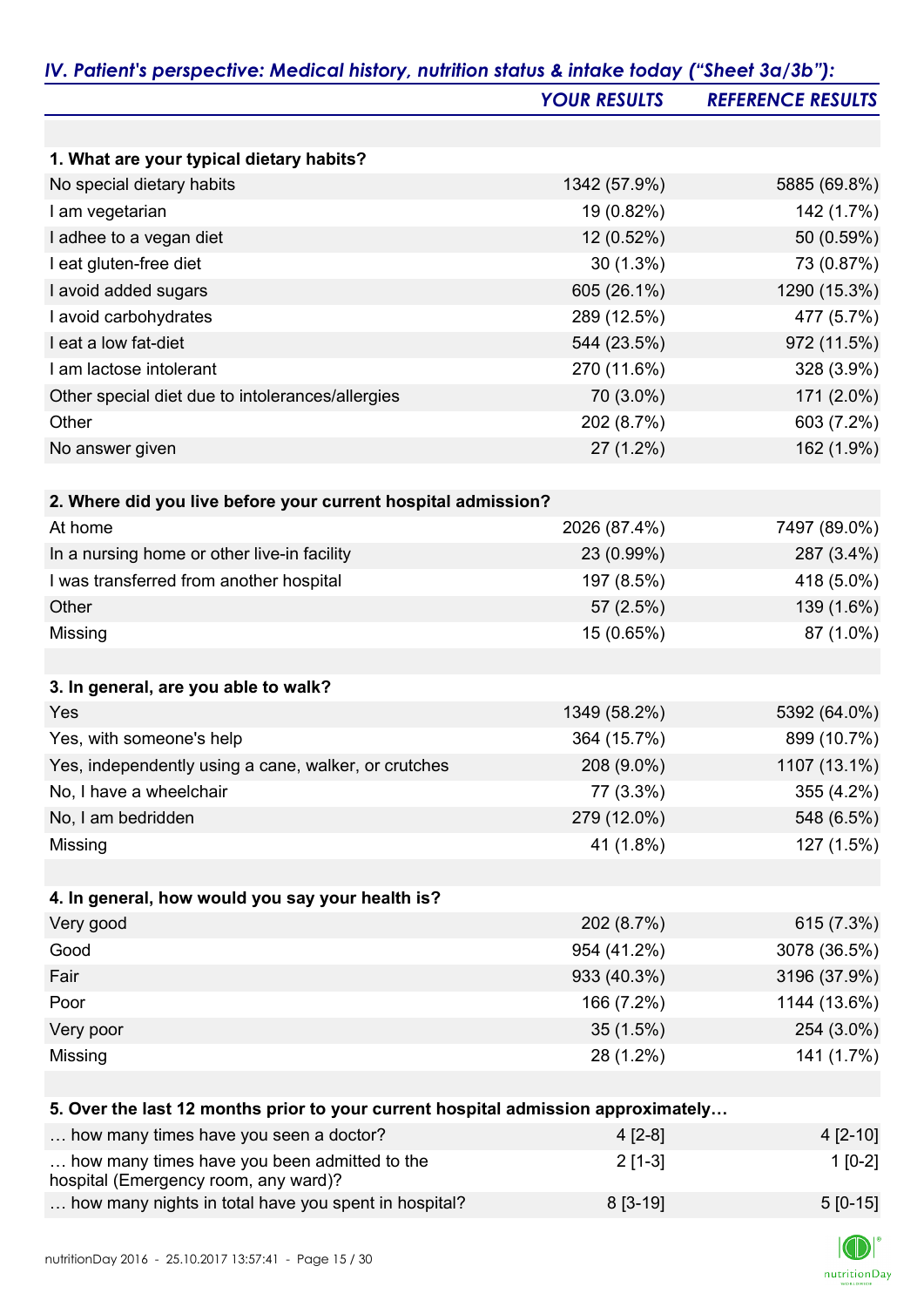| 6. How many different medications do you take routinely each day (prior to hospitalisation)? |                          |                                               |
|----------------------------------------------------------------------------------------------|--------------------------|-----------------------------------------------|
| $1 - 2$                                                                                      | 529 (22.8%)              | 1638 (19.4%)                                  |
| $3-5$                                                                                        | 664 (28.6%)              | 2272 (27.0%)                                  |
| More than 5                                                                                  | 477 (20.6%)              | 2608 (30.9%)                                  |
| None                                                                                         | 536 (23.1%)              | 1375 (16.3%)                                  |
| I do not know                                                                                | 90 (3.9%)                | 429 (5.1%)                                    |
| Missing                                                                                      | 22 (0.95%)               | 106 (1.3%)                                    |
|                                                                                              |                          |                                               |
| 7. Do you have health insurance?                                                             |                          |                                               |
| Yes, private insurance only                                                                  | 533 (23.0%)              | 1250 (14.8%)                                  |
| Yes, public insurance only                                                                   | 1404 (60.6%)             | 4213 (50.0%)                                  |
| Yes, both                                                                                    | 231 (10.0%)              | 1101 (13.1%)                                  |
| None                                                                                         | 85 (3.7%)                | 1114 (13.2%)                                  |
| I prefer not to answer                                                                       | 14 (0.60%)               | 483 (5.7%)                                    |
| Missing                                                                                      | $51(2.2\%)$              | 267 (3.2%)                                    |
|                                                                                              |                          |                                               |
| 8. What was your weight 5 years ago?                                                         | 68 [60-78]               | 70 [60-83]                                    |
| I do not know                                                                                | 670 (28.9%)              | 2268 (26.9%)                                  |
|                                                                                              |                          |                                               |
| 9a. Have you lost weight within the last 3 months?                                           |                          |                                               |
| Yes, intentionally                                                                           | 171 (7.4%)               | 795 (9.4%)                                    |
| Yes, unintentionally                                                                         | 1140 (49.2%)             | 3179 (37.7%)                                  |
| No, my weight stayed the same                                                                | 529 (22.8%)              | 2488 (29.5%)                                  |
| No, I gained weight                                                                          | 231 (10.0%)              | 911 (10.8%)                                   |
| I do not know                                                                                | 198 (8.5%)               | 856 (10.2%)                                   |
| Missing                                                                                      | 49 (2.1%)                | 199 (2.4%)                                    |
|                                                                                              |                          |                                               |
| 9b. If yes, how many kg did you lose?                                                        | $6[4-10]$                | $6[3-10]$                                     |
| I do not know                                                                                | 246 (18.8%)              | 672 (16.9%)                                   |
|                                                                                              |                          |                                               |
| 10. Did you know about your hospitalisation two days                                         | 680 (31.2%)              | 3142 (39.1%)                                  |
| before admission? (Yes)                                                                      |                          |                                               |
|                                                                                              |                          |                                               |
| 11. Please indicate if you                                                                   |                          |                                               |
| were weighed at admission                                                                    | 1047 (45.4%)             | 4710 (56.2%)                                  |
| were informed about your nutrition status                                                    | 606 (26.5%)              | 2651 (32.0%)                                  |
| were informed about nutrition care options                                                   | 502 (22.1%)              | 2341 (28.3%)                                  |
| received special nutrition care                                                              | 672 (29.5%)              | 2232 (27.0%)                                  |
|                                                                                              |                          |                                               |
| 12. How well have you eaten in the week before you were admitted to the hospital?            |                          |                                               |
| More than normal                                                                             | 133 (5.7%)<br>1105(0100) | 366 (4.4%)<br>$T A \Omega A$ (CO $\Omega N$ ) |

| ווטוווטור נוומוו זיטווו | 19919. <i>1</i> 707 | 000(7.70)    |
|-------------------------|---------------------|--------------|
| Normal                  | 1425 (61.3%)        | 5184 (62.0%) |
| About 3/4 of normal     | 194 (8.4%)          | 801 (9.6%)   |
| About half of normal    | 289 (12.4%)         | 1028 (12.3%) |

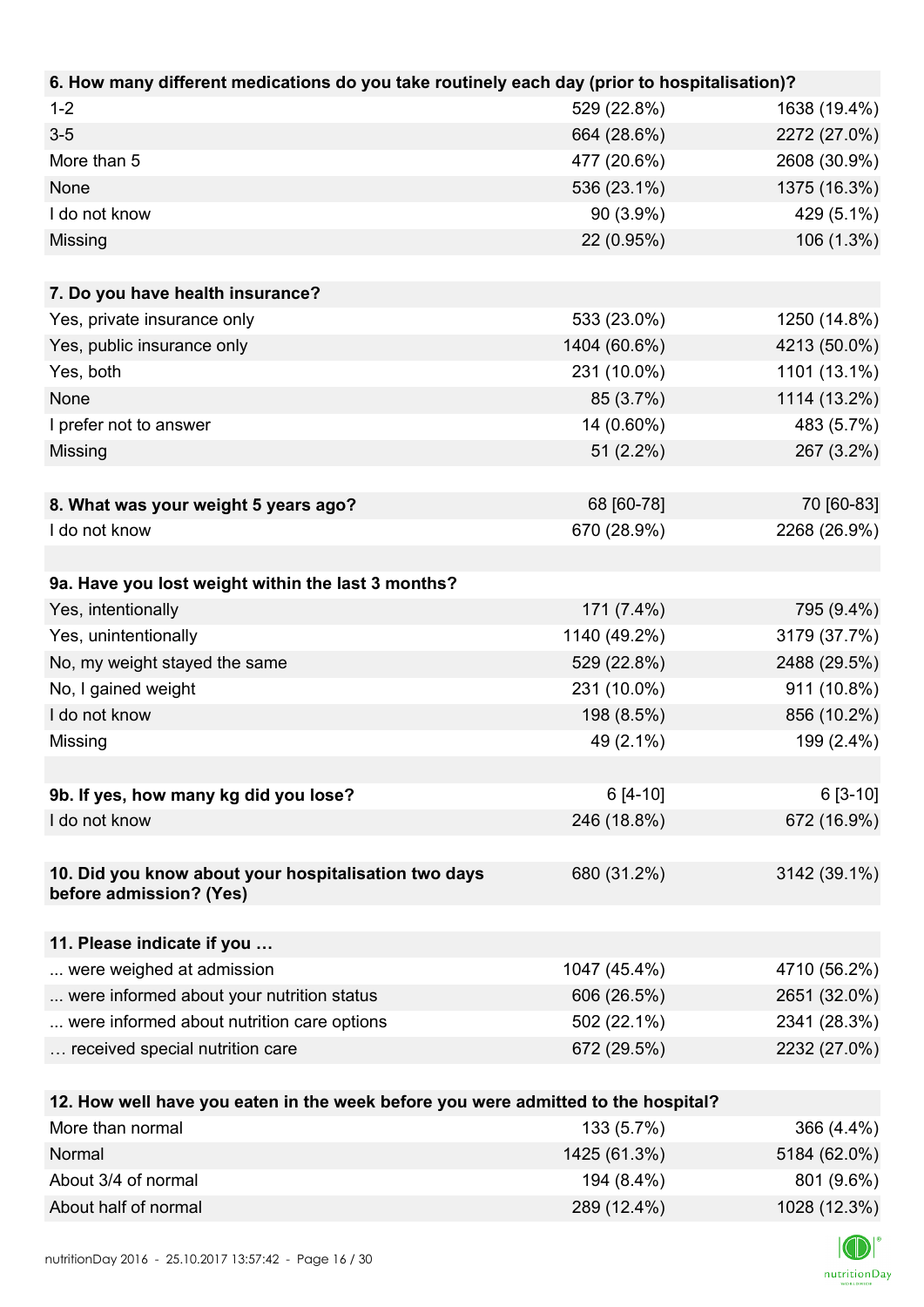| About a quarter to nearly nothing                                              | 213 (9.2%)               | 750 (9.0%)                |
|--------------------------------------------------------------------------------|--------------------------|---------------------------|
| I do not know                                                                  | 21 (0.90%)               | 82 (0.98%)                |
| Missing                                                                        | 48 (2.1%)                | 157 (1.9%)                |
|                                                                                |                          |                           |
| 13. In general, how satisfied are you with the food at the hospital?           |                          |                           |
| Very satisfied                                                                 | 944 (40.6%)              | 2303 (27.5%)              |
| Somewhat satisfied                                                             | 583 (25.1%)              | 2525 (30.2%)              |
| <b>Neutral</b>                                                                 | 325 (14.0%)              | 1669 (19.9%)              |
| <b>Dissatisfied</b>                                                            | 172 (7.4%)               | 652 (7.8%)                |
| Very dissatisfied                                                              | 94 (4.0%)                | 252 (3.0%)                |
| I do not know                                                                  | 126 (5.4%)               | 712 (8.5%)                |
| Missing                                                                        | 79 (3.4%)                | 255 (3.0%)                |
|                                                                                |                          |                           |
| 14. Did you get any help with eating TODAY?                                    |                          |                           |
| Yes, from family or friends                                                    | 472 (20.3%)              | 910 (10.9%)               |
| Yes, from hospital staff                                                       | 52 (2.2%)                | 544 (6.5%)                |
| <b>No</b>                                                                      | 1634 (70.3%)             | 6450 (77.1%)              |
| I do not know                                                                  | 36 (1.5%)                | 107 (1.3%)                |
| Missing                                                                        | 129 (5.6%)               | 357 (4.3%)                |
|                                                                                |                          |                           |
| 15. Were you able to eat without interruption TODAY?<br>(Yes)                  | 1643 (75.4%)             | 5869 (74.5%)              |
|                                                                                |                          |                           |
|                                                                                |                          |                           |
| 16a. Please indicate how much hospital food you ate for lunch or dinner TODAY: |                          |                           |
| About all                                                                      | 1216 (52.3%)             | 4051 (48.4%)              |
| 1/2                                                                            | 504 (21.7%)              | 1966 (23.5%)              |
| 1/4                                                                            | 246 (10.6%)              | 1005 (12.0%)              |
| Nothing                                                                        | 225 (9.7%)               | 975 (11.7%)               |
| Missing                                                                        | 132 (5.7%)               | 371 (4.4%)                |
|                                                                                |                          |                           |
| 16b. The portion size of the meal I ordered TODAY was                          |                          |                           |
| Standard                                                                       | 1465 (63.1%)             | 5388 (64.4%)              |
| Smaller                                                                        | 200 (8.6%)               | 778 (9.3%)                |
| Larger                                                                         | 87 (3.7%)                | 328 (3.9%)                |
| I do not know                                                                  | 264 (11.4%)              | 848 (10.1%)               |
| Missing                                                                        | 307 (13.2%)              | 1026 (12.3%)              |
|                                                                                |                          |                           |
| 17. If you did not eat everything of your meal, please tell us why:            |                          |                           |
| I did not like the type of food offered                                        | 158 (16.2%)              | 570 (14.4%)               |
| I did not like the smell/taste of the food                                     | 89 (9.1%)                | 443 (11.2%)               |
| The food did not fit my cultural/religious preferences                         | 24 (2.5%)                | 47 (1.2%)                 |
| The food was too hot                                                           | 7(0.72%)                 | 14 (0.35%)                |
| The food was too cold                                                          | 39 (4.0%)                | 86 (2.2%)                 |
| Due to food allergy/intolerance<br>I was not hungry at that time               | 19 (1.9%)<br>119 (12.2%) | 25 (0.63%)<br>672 (17.0%) |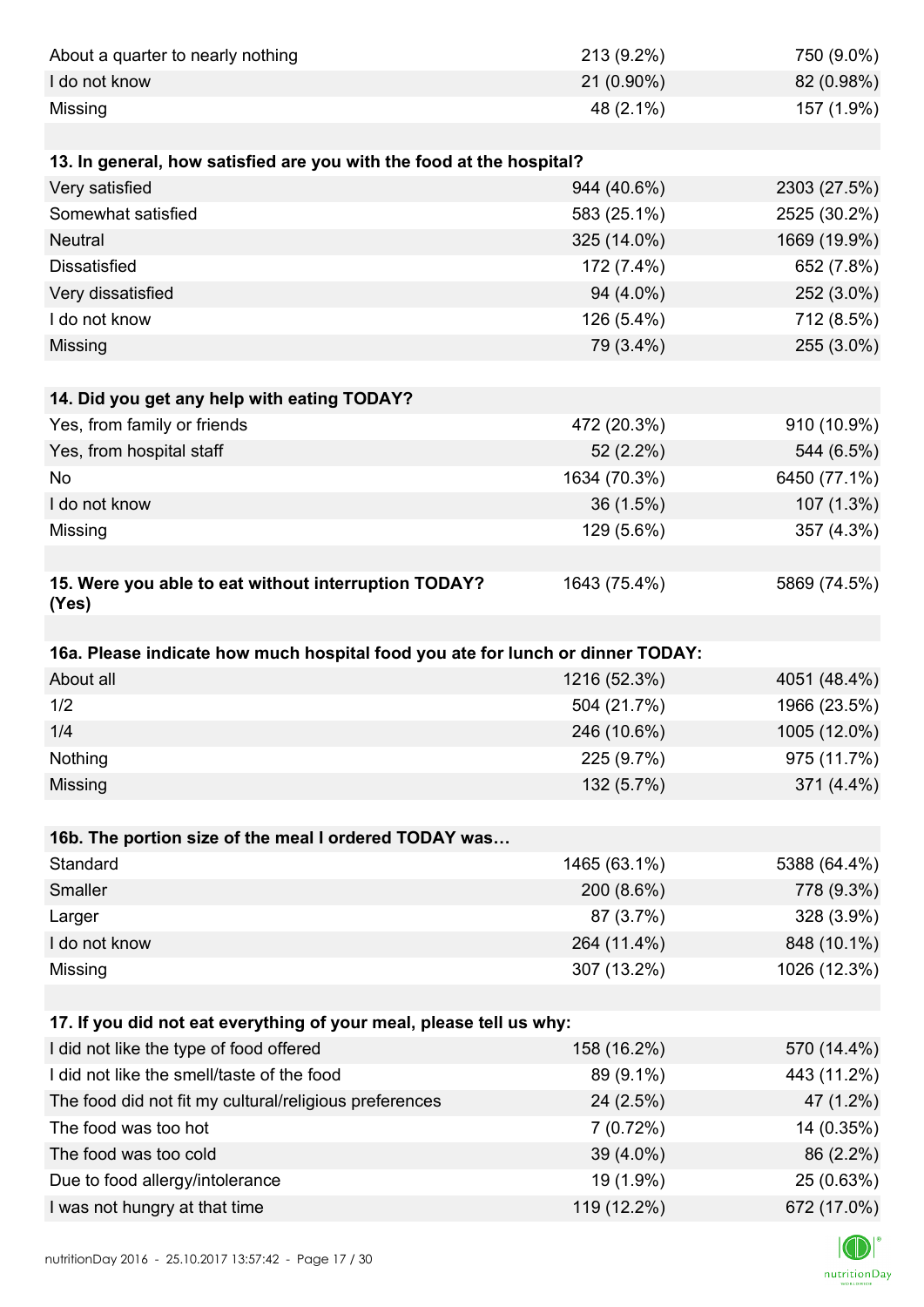| I do not have my usual appetite                                                      | 305 (31.3%)  | 1114 (28.2%) |
|--------------------------------------------------------------------------------------|--------------|--------------|
| I have problems chewing/swallowing                                                   | 70 (7.2%)    | 225 (5.7%)   |
| I normally eat less than what was served                                             | 84 (8.6%)    | 428 (10.8%)  |
| I had nausea/vomiting                                                                | 109 (11.2%)  | 327 (8.3%)   |
| I was too tired                                                                      | $33(3.4\%)$  | 219 (5.5%)   |
| I cannot eat without help                                                            | $21(2.2\%)$  | 68 (1.7%)    |
| I was not allowed to eat                                                             | 66 (6.8%)    | 449 (11.4%)  |
| I had an exam, surgery, or test and missed my meal                                   | 79 (8.1%)    | 234 (5.9%)   |
| I did not get requested food                                                         | 13 (1.3%)    | 53 (1.3%)    |
| No answer given                                                                      | 99 (10.2%)   | 481 (12.2%)  |
|                                                                                      |              |              |
| 18. Enter the number of glasses/cups of the drinks you consumed in the last 24 hours |              |              |
| Water                                                                                | $2[1-3]$     | $3[2-5]$     |
| Tea                                                                                  | $0 [0-1]$    | $1[0-2]$     |
| Coffee                                                                               | $1[1-1]$     | $1[0-2]$     |
| <b>Milk</b>                                                                          | $1 [0-1]$    | $1[0-1]$     |
| Fruit juice                                                                          | $2[1-3]$     | $1[0-2]$     |
| Soft drinks                                                                          | $0 [0-1]$    | $0[0-1]$     |
| <b>Nutrition drink</b>                                                               | $0 [0-1]$    | $0 [0-1]$    |
| Other                                                                                | $1[0-1]$     | $0 [0-1]$    |
|                                                                                      |              |              |
| 19a. Did you eat any food apart from hospital food<br><b>TODAY?</b>                  | 646 (31.1%)  | 2048 (26.7%) |
|                                                                                      |              |              |
| 19b. If yes, what did you eat?                                                       |              |              |
| Sweet snacks                                                                         | 105 (16.3%)  | 501 (24.5%)  |
| Salty snacks                                                                         | 70 (10.8%)   | 273 (13.3%)  |
| Homemade food                                                                        | 86 (13.3%)   | 302 (14.7%)  |
| Fruits                                                                               | 257 (39.8%)  | 724 (35.4%)  |
| Dairy products                                                                       | 64 (9.9%)    | 212 (10.4%)  |
| Food delivered/restaurant                                                            | 15(2.3%)     | 84 (4.1%)    |
| Sandwich                                                                             | 16 (2.5%)    | 139 (6.8%)   |
| Other                                                                                | 213 (33.0%)  | 400 (19.5%)  |
|                                                                                      |              |              |
| 20. How has your food intake changed since your hospital admission?                  |              |              |
| Increased                                                                            | 360 (15.5%)  | 1138 (13.6%) |
| Decreased                                                                            | 950 (40.9%)  | 2694 (32.2%) |
| Stayed the same                                                                      | 771 (33.2%)  | 3504 (41.9%) |
| I do not know                                                                        | 91 (3.9%)    | 582 (7.0%)   |
| Missing                                                                              | 151 (6.5%)   | 450 (5.4%)   |
| 21. TODAY I feel                                                                     |              |              |
| Stronger than at admission                                                           | 1318 (56.7%) | 3635 (43.4%) |
| Weaker than at admission                                                             | 449 (19.3%)  | 1458 (17.4%) |
| Same as at admission                                                                 | 425 (18.3%)  | 2363 (28.2%) |
|                                                                                      |              |              |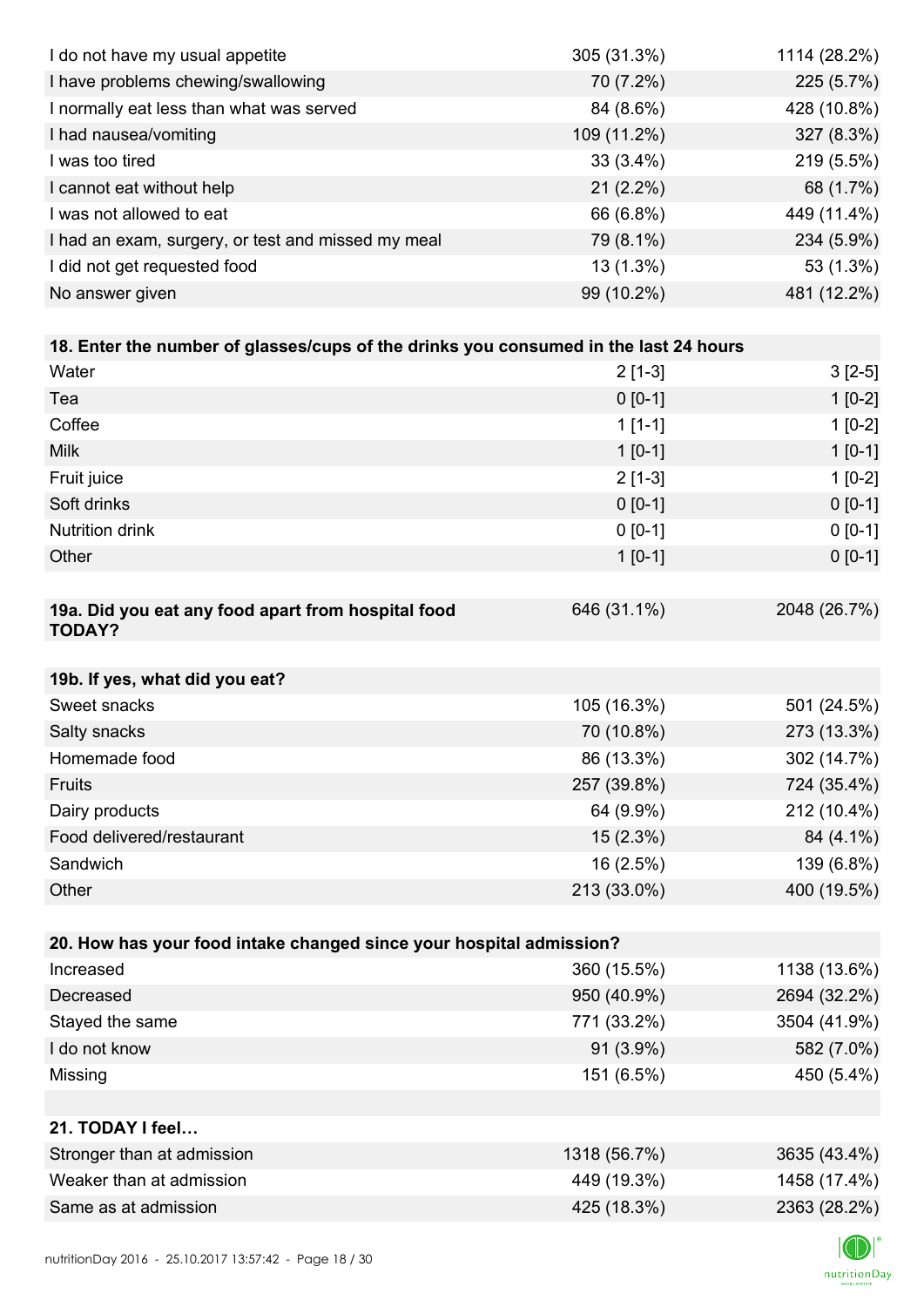| I was admitted today                                 | 6(0.26%)     | 236 (2.8%)   |
|------------------------------------------------------|--------------|--------------|
| I do not know                                        | 59 (2.5%)    | 454 (5.4%)   |
| Missing                                              | 66 (2.8%)    | 222 (2.7%)   |
|                                                      |              |              |
| 22. Can you walk without assistance TODAY?           |              |              |
| <b>Yes</b>                                           | 1151 (49.5%) | 4925 (58.9%) |
| No, only with assistance                             | 633 (27.2%)  | 2067 (24.7%) |
| No, I stay in bed                                    | 369 (15.9%)  | 929 (11.1%)  |
| Missing                                              | 170 (7.3%)   | 447 (5.3%)   |
|                                                      |              |              |
| 23. Did anyone help you complete this questionnaire? | 1925 (84.8%) | 5634 (69.0%) |

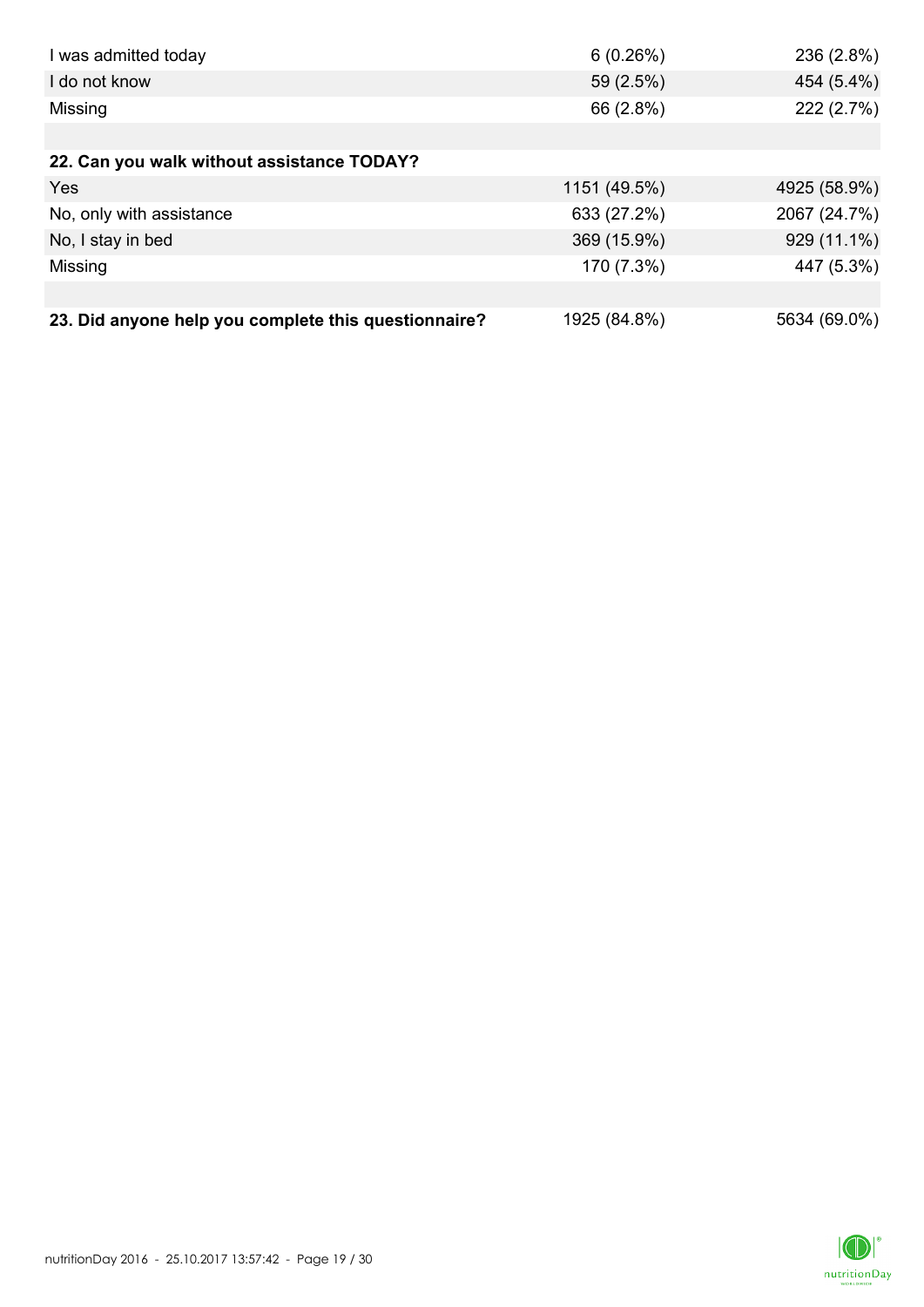## *V. Oncology: Unit organisation and structures ("Sheet 1 onco"):*

|                                                                           | <b>YOUR RESULTS</b> | <b>REFERENCE RESULTS</b> |
|---------------------------------------------------------------------------|---------------------|--------------------------|
| Number of units with cancer patients:                                     | 5                   | 113                      |
| Computerized system in hospital:                                          | 5 units (100%) YES  | 109 units (96%) YES      |
| Nutritional treatment of cancer patients is part of<br>overall care plan  | 4 units (80%) YES   | 95 units (84%) YES       |
| Nutritional treatment is considered                                       |                     |                          |
| Routinely                                                                 | $2(40,0\%)$         | 56 (49.6%)               |
| When patient asks                                                         | $1(20,0\%)$         | 29 (25.7%)               |
| When body weight loss > 10%                                               | $1(20,0\%)$         | 39 (34.5%)               |
| During palliative phase                                                   | $1(20,0\%)$         | 33 (29.2%)               |
| Other                                                                     |                     | $6(5.31\%)$              |
|                                                                           | $1(20,0\%)$         | 17 (15.0%)               |
| Missing                                                                   |                     |                          |
| Nutritional treatment is not part of the<br>comprehensive approach due to |                     |                          |
| Lack of evidence                                                          | $1(20,0\%)$         | 7(6.19%)                 |
| No knowledge of the field                                                 |                     | 7(6.19%)                 |
| No reimbursement                                                          |                     | 7(6.19%)                 |
| It feeds the tumour                                                       | $1(20,0\%)$         | 1(0.88%)                 |
| Other                                                                     |                     | 4(3.54%)                 |
| Nutritional therapy used for cancer patients                              |                     |                          |
| Nutrition according to nutrition plan                                     | $2(40,0\%)$         | 64 (56.6%)               |
| Calculation of energy needs                                               | $2(40,0\%)$         | 82 (72.6%)               |
| Monitoring patients intake and use of oral<br>supplements                 | $3(60,0\%)$         | 99 (87.6%)               |
| None                                                                      |                     | 4(3.54%)                 |
| Other                                                                     |                     | 5(4.42%)                 |
| Missing                                                                   |                     | 2(1.77%)                 |
| Nutritional therapy is not used due to                                    |                     |                          |
| Lack of evidence                                                          |                     | 2(1.77%)                 |
| Lack of experience                                                        |                     | 6(5.31%)                 |
| No reimbursement                                                          |                     | 3(2.65%)                 |
| Lack of dietitians                                                        | $1(20,0\%)$         | 8(7.08%)                 |
| Lack of other experts                                                     |                     | 3(2.65%)                 |
| Other                                                                     |                     | 1(0.88%)                 |
| Missing                                                                   |                     |                          |
|                                                                           |                     |                          |

#### **Assessment of parameters in cancer patients & methods used:**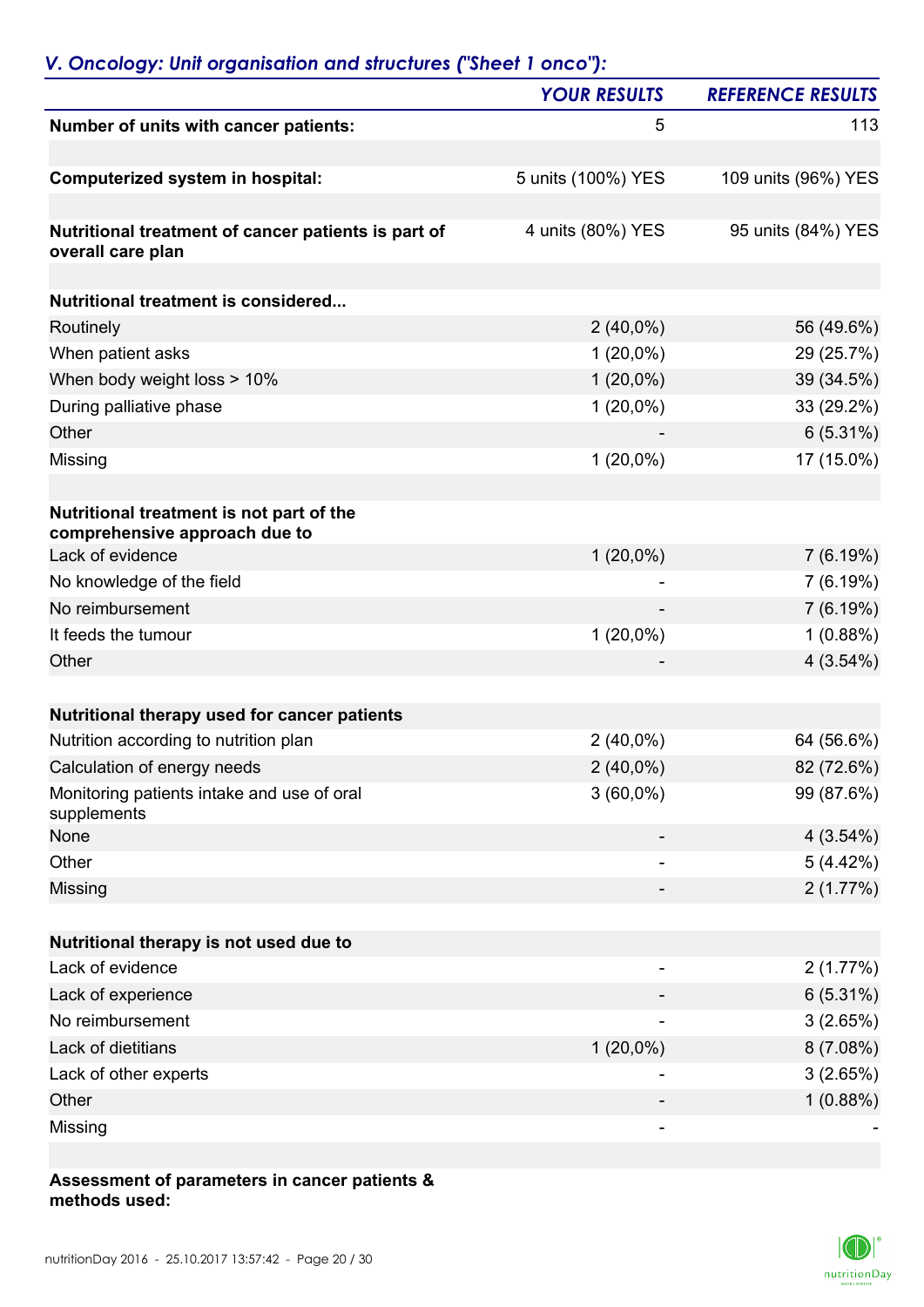| Anthropometry/Body composition: |             |             |
|---------------------------------|-------------|-------------|
| <b>Body weight</b>              |             |             |
| Regularly                       | $2(40,0\%)$ | 75 (66.4%)  |
| At chemotherapy                 |             | 12 (10.6%)  |
| When necessary                  | $3(60,0\%)$ | 23 (20.4%)  |
| <b>Never</b>                    |             | 1(0.88%)    |
| Unknown                         | ۰           | 1(0.88%)    |
| Missing                         |             | 1(0.88%)    |
| Anthropometrics (circumference) |             |             |
| Regularly                       | $1(20,0\%)$ | 12 (10.6%)  |
| At chemotherapy                 |             | 1(0.88%)    |
| When necessary                  | $3(60,0\%)$ | 40 (35.4%)  |
| <b>Never</b>                    | $1(20,0\%)$ | 53 (46.9%)  |
| Unknown                         |             | 1(0.88%)    |
| <b>Missing</b>                  |             | $6(5.31\%)$ |
|                                 |             |             |
| <b>BIA</b>                      |             |             |
| Regularly                       | $1(20,0\%)$ | 5(4.42%)    |
| At chemotherapy                 |             |             |
| When necessary                  |             | 23 (20.4%)  |
| <b>Never</b>                    | 4 (80,0%)   | 77 (68.1%)  |
| Unknown                         |             | 3(2.65%)    |
| Missing                         |             | 5(4.42%)    |
|                                 |             |             |
| <b>CT SCAN</b>                  |             |             |
| Regularly                       | $1(20,0\%)$ | 6(5.31%)    |
| At chemotherapy                 |             | 1(0.88%)    |
| When necessary                  |             | 29 (25.7%)  |
| <b>Never</b>                    | 4 (80,0%)   | 70 (61.9%)  |
| Unknown                         |             | 3(2.65%)    |
| Missing                         |             | $4(3.54\%)$ |
|                                 |             |             |
| <b>DEXA</b>                     |             |             |
| Regularly                       | $1(20,0\%)$ | 2(1.77%)    |
| At chemotherapy                 |             |             |
| When necessary                  |             | 15 (13.3%)  |
| <b>Never</b>                    | $3(60,0\%)$ | 83 (73.5%)  |
| Unknown                         |             | 8(7.08%)    |
| Missing                         | $1(20,0\%)$ | 5 (4.42%)   |
| Other (body composition)        |             |             |
| Regularly                       | $1(20,0\%)$ | 1(0.88%)    |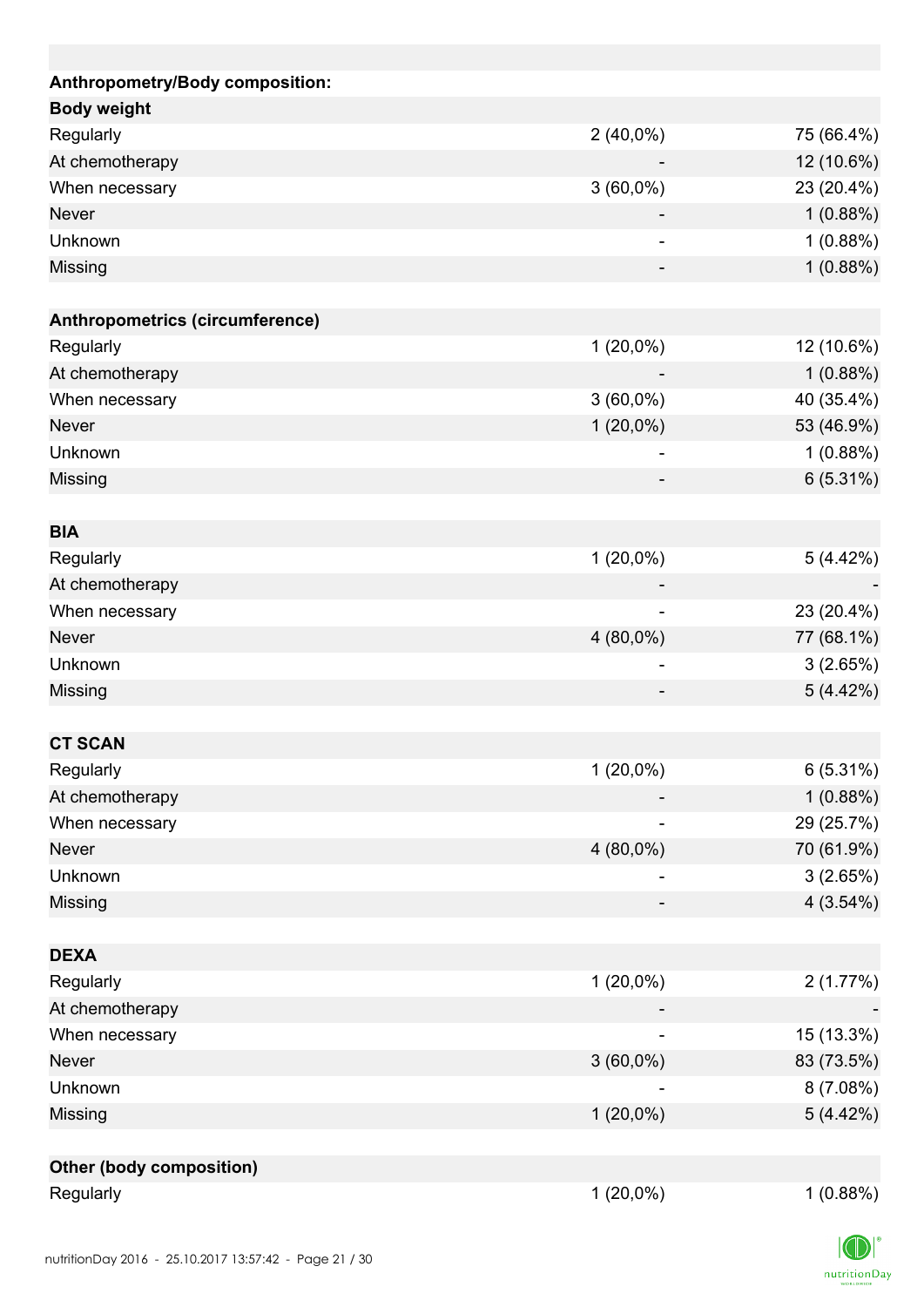| At chemotherapy                      | -                        | $\overline{\phantom{a}}$ |
|--------------------------------------|--------------------------|--------------------------|
| When necessary                       |                          | 16 (14.2%)               |
| <b>Never</b>                         |                          | 40 (35.4%)               |
| Unknown                              |                          | 19 (16.8%)               |
| Missing                              | $4(80,0\%)$              | 37 (32.7%)               |
|                                      |                          |                          |
| <b>Body function:</b>                |                          |                          |
| Handgrip                             |                          |                          |
| Regularly                            | $1(20,0\%)$              | $6(5.31\%)$              |
| At chemotherapy                      |                          | 1(0.88%)                 |
| When necessary                       |                          | 36 (31.9%)               |
| Never                                | 4 (80,0%)                | 60 (53.1%)               |
| Unknown                              |                          | 4(3.54%)                 |
| Missing                              | $\overline{\phantom{0}}$ | 6(5.31%)                 |
|                                      |                          |                          |
| 6-minutes walking test               |                          |                          |
| Regularly                            | $1(20,0\%)$              | 3(2.65%)                 |
| At chemotherapy                      |                          |                          |
| When necessary                       | $1(20,0\%)$              | 32 (28.3%)               |
| <b>Never</b>                         | $3(60,0\%)$              | 66 (58.4%)               |
| Unknown                              |                          | 5(4.42%)                 |
| Missing                              |                          | 7(6.19%)                 |
|                                      |                          |                          |
| <b>Other (body function)</b>         |                          |                          |
| Regularly                            | $1(20,0\%)$              | 4(3.54%)                 |
| At chemotherapy                      |                          |                          |
| When necessary                       | $1(20,0\%)$              | 22 (19.5%)               |
| <b>Never</b>                         | $1(20,0\%)$              | 45 (39.8%)               |
| Unknown                              |                          | 15 (13.3%)               |
| Missing                              | $2(40,0\%)$              | 27 (23.9%)               |
|                                      |                          |                          |
| Nutritional requirements, calculated |                          |                          |
| Regularly                            | $1(20,0\%)$              | 32 (28.3%)               |
| At chemotherapy                      |                          |                          |
| When necessary                       | $3(60,0\%)$              | 64 (56.6%)               |
| Never                                |                          | 5(4.42%)                 |
| Unknown                              |                          |                          |
| Missing                              | $1(20,0\%)$              | 12 (10.6%)               |
|                                      |                          |                          |
| <b>Nutritional intake:</b>           |                          |                          |
| <b>Every meal</b>                    |                          |                          |
| Regularly                            | $2(40,0\%)$              | 31 (27.4%)               |
| At chemotherapy                      |                          | 1(0.88%)                 |
| When necessary                       | $2(40,0\%)$              | 49 (43.4%)               |

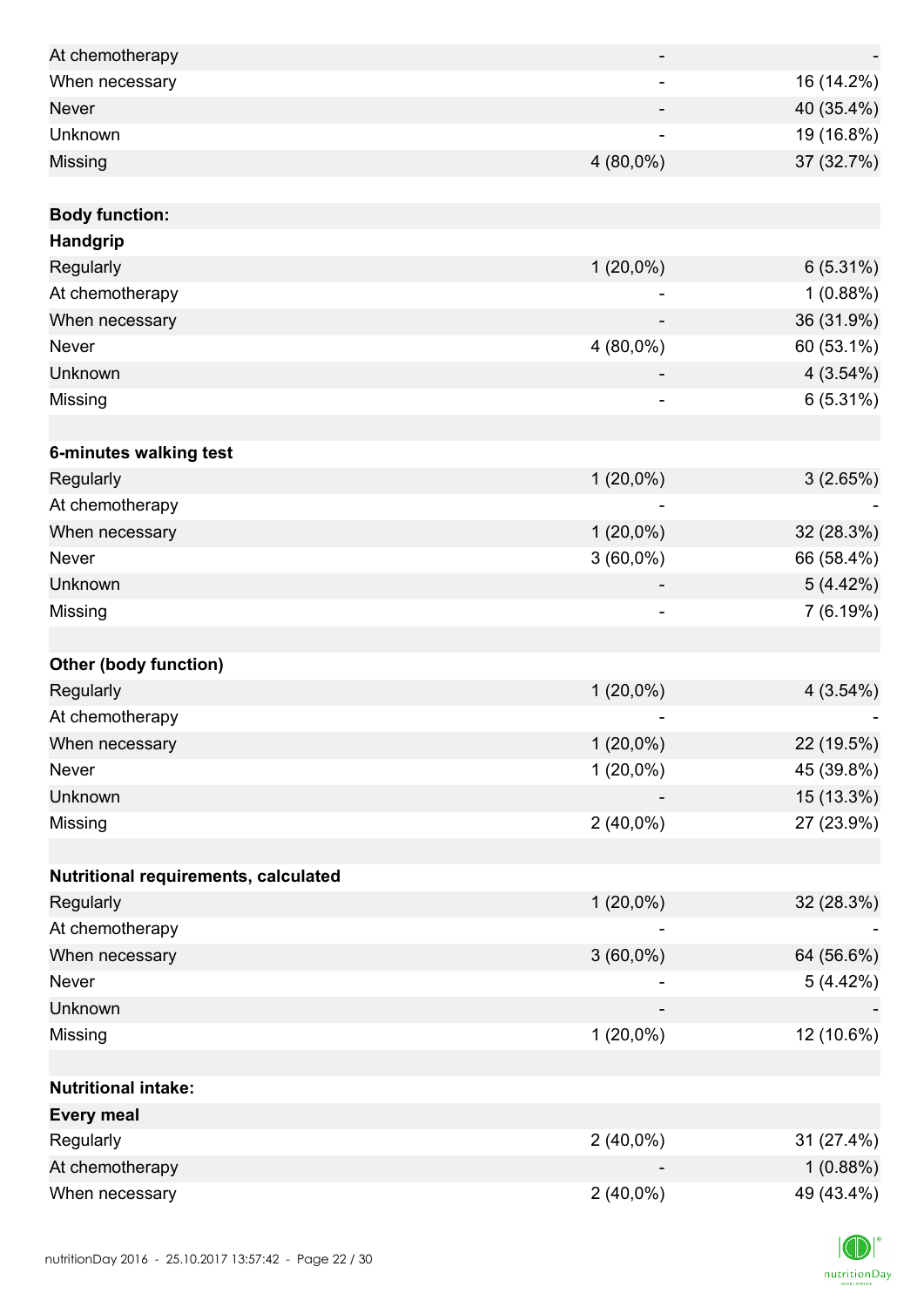| <b>Never</b>               |                          | 13 (11.5%)  |
|----------------------------|--------------------------|-------------|
| Unknown                    |                          | $6(5.31\%)$ |
| Missing                    | $1(20,0\%)$              | 13 (11.5%)  |
|                            |                          |             |
| 1 meal per day             |                          |             |
| Regularly                  | $1(20,0\%)$              | 12 (10.6%)  |
| At chemotherapy            |                          | 1(0.88%)    |
| When necessary             |                          | 34 (30.1%)  |
| <b>Never</b>               |                          | 19 (16.8%)  |
| Unknown                    |                          | 9(7.96%)    |
| Missing                    | 4 (80,0%)                | 38 (33.6%)  |
|                            |                          |             |
| 2 meals per day            |                          |             |
| Regularly                  | $1(20,0\%)$              | 12 (10.6%)  |
| At chemotherapy            |                          |             |
| When necessary             | $\overline{\phantom{0}}$ | 33 (29.2%)  |
| <b>Never</b>               |                          | 20 (17.7%)  |
| Unknown                    | ۰                        | 9(7.96%)    |
| Missing                    | 4 (80,0%)                | 39 (34.5%)  |
|                            |                          |             |
| 24h recall                 |                          |             |
| Regularly                  | $1(20,0\%)$              | 27 (23.9%)  |
| At chemotherapy            |                          | 2(1.77%)    |
| When necessary             | $1(20,0\%)$              | 40 (35.4%)  |
| <b>Never</b>               |                          | 12 (10.6%)  |
| Unknown                    | -                        | 7(6.19%)    |
| Missing                    | $3(60,0\%)$              | 25 (22.1%)  |
|                            |                          |             |
| Other (nutritional intake) |                          |             |
| Regularly                  | $1(20,0\%)$              | 2(1.77%)    |
| At chemotherapy            |                          |             |
| When necessary             | $1(20,0\%)$              | 16 (14.2%)  |
| Never                      |                          | 22 (19.5%)  |
| Unknown                    |                          | 17 (15.0%)  |
| Missing                    | $3(60,0\%)$              | 56 (49.6%)  |
|                            |                          |             |
| Questionnaire completed by |                          |             |
| Dietitian                  | $3(60,0\%)$              | 40 (35.4%)  |
| <b>Nurse</b>               |                          | 29 (25.7%)  |
| Physician                  |                          | 38 (33.6%)  |
| Nutritional scientist      | $2(40,0\%)$              | 5(4.42%)    |
| Other                      |                          |             |
| Missing                    | -                        | 1(0.88%)    |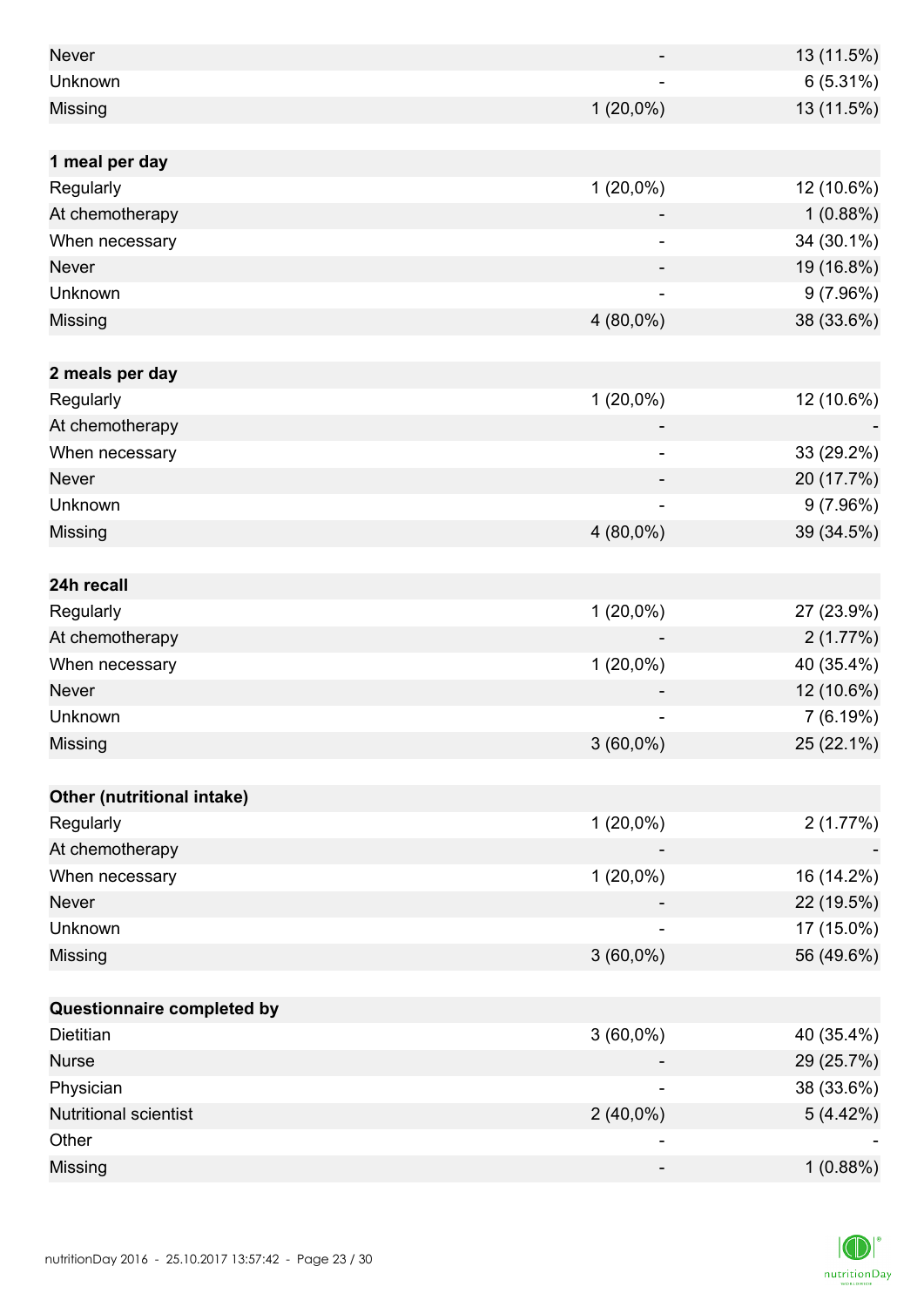|                                             | <b>YOUR RESULTS</b> | <b>REFERENCE RESULTS</b> |
|---------------------------------------------|---------------------|--------------------------|
| Number of patients completing Sheet 2_onco: | 80                  | 959                      |
| Demographic data:                           |                     |                          |
| Age (years)                                 | 67 [23-92]          | 66 [18-96]               |
| Female gender                               | 45 (56,3%)          | 378 (39.4%)              |
| Weight (kg)                                 | $64,0 \pm 18,9$     | $65.1 \pm 16.5$          |
| Height (cm)                                 | $169,2 \pm 8,4$     | $165.9 \pm 9.9$          |
| BMI (kg/m2)                                 | $21,7 \pm 5,1$      | $23.7 \pm 4.7$           |
| <b>Outpatient (o)/Ward (w)</b>              |                     |                          |
| Outpatient(o)                               | 1(1,25%)            | 63 (6.57%)               |
| Ward (w)                                    | 79 (98,8%)          | 892 (93.0%)              |
| Missing                                     |                     | $4(0.42\%)$              |
| <b>Goal of Therapy</b>                      |                     |                          |
| Curative                                    | 36 (45,0%)          | 554 (57.8%)              |
| Palliative                                  | 40 (50,0%)          | 343 (35.8%)              |
| Terminal                                    | $4(5,00\%)$         | 37 (3.86%)               |
| Missing                                     |                     | 25 (2.61%)               |
| <b>Reason for admission</b>                 |                     |                          |
| Clinical diagnostics                        | 1(1,25%)            | 104 (10.8%)              |
| Therapy                                     | 53 (66,3%)          | 469 (48.9%)              |
| Surgery related                             | 3(3,75%)            | 200 (20.9%)              |
| <b>Treatment complications</b>              | 3(3,75%)            | 119 (12.4%)              |
| Poor health status                          | 19 (23,8%)          | 118 (12.3%)              |
| Independent care difficult                  | 1(1,25%)            | 6(0.63%)                 |
| Missing                                     |                     |                          |
|                                             |                     |                          |
| <b>Present cancer diagnosis</b>             |                     |                          |
| <b>Breast</b>                               | $2(2,50\%)$         | 51 (5.32%)               |
| Colon, rectum                               | 19 (23,8%)          | 163 (17.0%)              |
| Prostate                                    | 1(1,25%)            | 29 (3.02%)               |
| Lung                                        | $9(11,3\%)$         | 75 (7.82%)               |
| Skin                                        | $2(2,50\%)$         | $4(0.42\%)$              |
| Kidney/bladder                              | $4(5,00\%)$         | 30(3.13%)                |
| Gastric/oesophageal                         | 7(8,75%)            | 144 (15.0%)              |
| Pancreas                                    | 1(1,25%)            | 63 (6.57%)               |
| Lymphoma                                    | $6(7,50\%)$         | 94 (9.80%)               |
| Ears nose throat (ENT)<br>Leukaemia         | $2(2,50\%)$         | 41 (4.28%)               |
| Genital tract                               | 13 (16,3%)          | 74 (7.72%)               |
|                                             | 3(3,75%)            | 32 (3.34%)               |

### *V. Oncology: Cancer patients - Diagnosis & therapy ("Sheet 2 onco"):*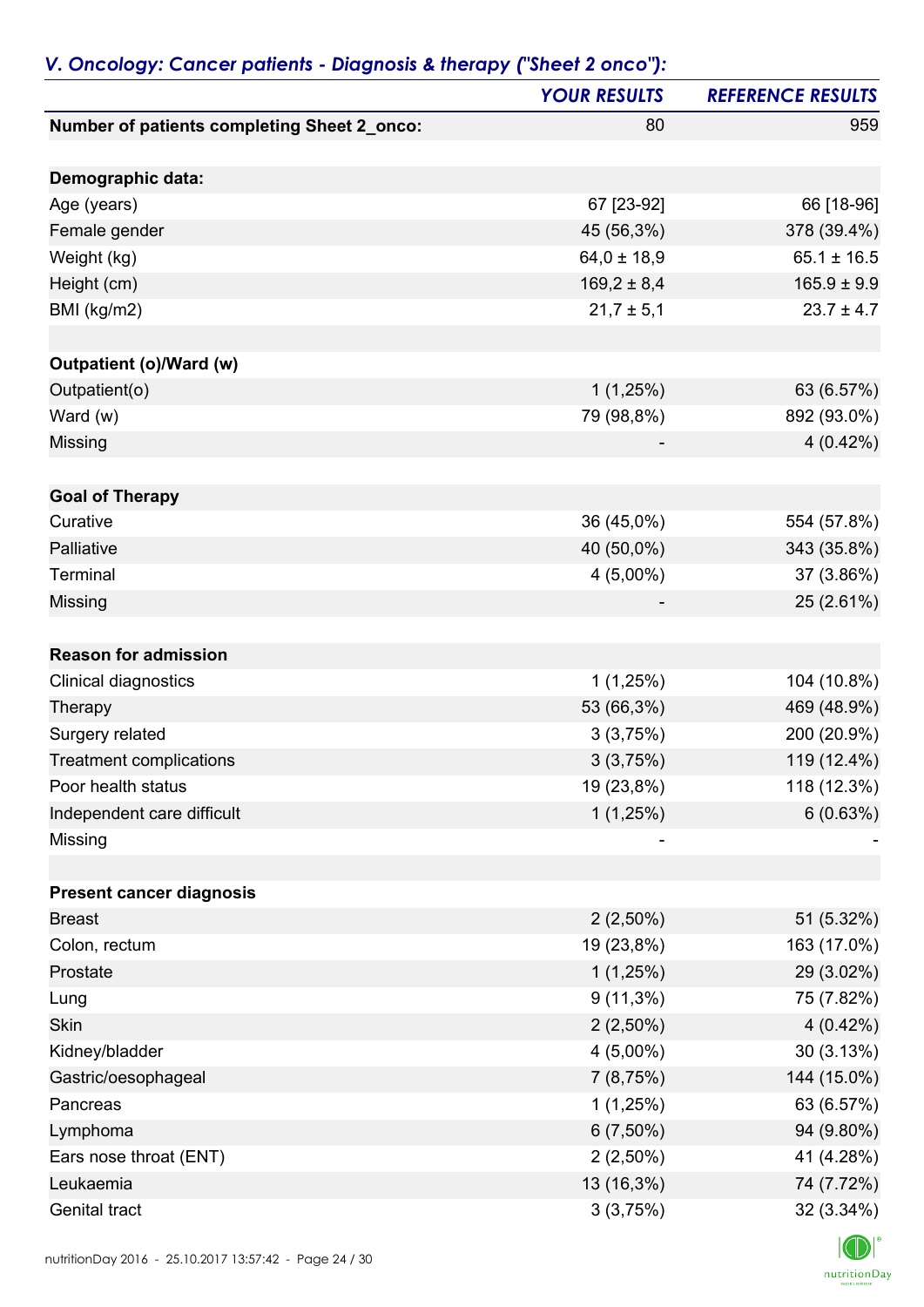| Liver                          |                          | 103 (10.7%) |
|--------------------------------|--------------------------|-------------|
| Sarcoma                        | 3(3,75%)                 | 8(0.83%)    |
| <b>Brain</b>                   | 3(3,75%)                 | 11 (1.15%)  |
| Testicular                     |                          |             |
| Other                          | $9(11,3\%)$              | 73 (7.61%)  |
| Missing                        |                          | 11 (1.15%)  |
|                                |                          |             |
| <b>Time since diagnosis</b>    |                          |             |
| 0-2 months                     | $6(7,50\%)$              | 344 (35.9%) |
| 3-5 months                     | $9(11,3\%)$              | 159 (16.6%) |
| 6-12 months                    | 16 (20,0%)               | 152 (15.8%) |
| 1-2 years                      | 29 (36,3%)               | 118 (12.3%) |
| 2-4 years                      | 14 (17,5%)               | 77 (8.03%)  |
| > 4 years                      | $4(5,00\%)$              | 87 (9.07%)  |
| Missing                        | $2(2,50\%)$              | 19 (1.98%)  |
|                                |                          |             |
| <b>Cancer staging</b>          |                          |             |
| 0=Carcinoma in situ            | $4(5,00\%)$              | 35 (3.65%)  |
| I=Localized                    | 27 (33,8%)               | 202 (21.1%) |
| II=Early locally advanced      | $8(10,0\%)$              | 159 (16.6%) |
| III=Late locally advanced      | 13 (16,3%)               | 168 (17.5%) |
| IV=Metastasised                | 27 (33,8%)               | 287 (29.9%) |
| Missing                        | 1(1,25%)                 | 108 (11.3%) |
|                                |                          |             |
| Time since first therapy start |                          |             |
| No therapy                     | $4(5,00\%)$              | 125 (13.0%) |
| Tumour staging/diagnosis       | 1(1,25%)                 | 63 (6.57%)  |
| 0-2 months                     | $9(11,3\%)$              | 267 (27.8%) |
| 3-5 months                     | 5(6,25%)                 | 128 (13.3%) |
| 6-12 months                    | 17 (21,3%)               | 135 (14.1%) |
| 1-2 years                      | 20 (25,0%)               | 90 (9.38%)  |
| 2-4 years                      | $6(7,50\%)$              | 59 (6.15%)  |
| > 4 years                      | 15 (18,8%)               | 98 (10.2%)  |
| Missing                        | $\overline{\phantom{a}}$ | 16 (1.67%)  |
|                                |                          |             |
| <b>Therapy situation</b>       |                          |             |
| Diagnosis                      | 7(8,75%)                 | 107 (11.2%) |
| Chemotherapy 1st line          | 10 (12,5%)               | 175 (18.2%) |
| Chemotherapy > 1st line        | $9(11,3\%)$              | 142 (14.8%) |
| Radiotherapy                   | $8(10,0\%)$              | 67 (6.99%)  |
| Target therapy                 | 5(6,25%)                 | 30(3.13%)   |
| Hormone therapy                |                          | 12 (1.25%)  |
| Palliative                     | 23 (28,8%)               | 108 (11.3%) |
| Surgery                        | 18 (22,5%)               | 322 (33.6%) |

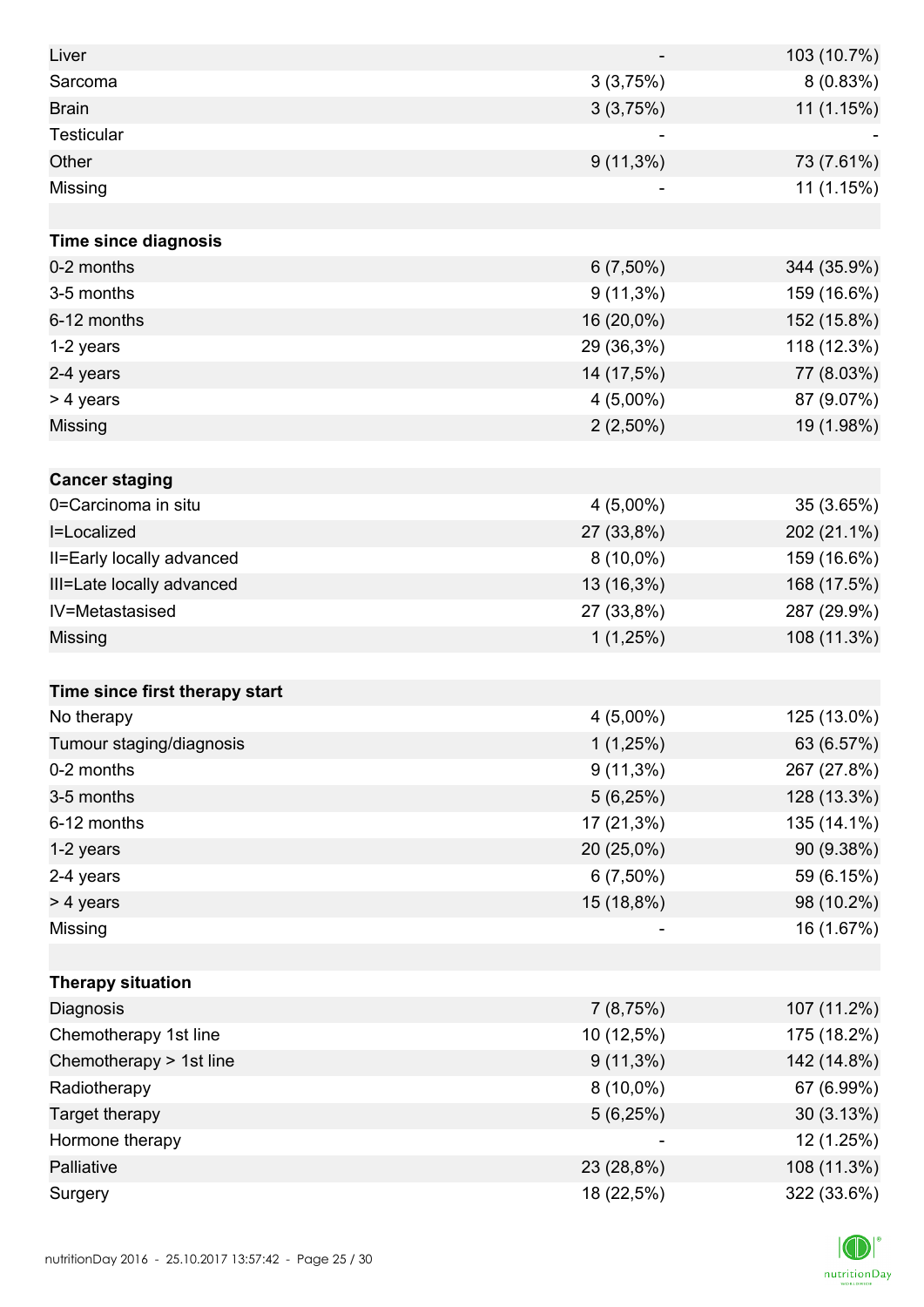| Cancer related complications                   | 3(3,75%)    | 57 (5.94%)  |
|------------------------------------------------|-------------|-------------|
| Therapy related complications                  | 1(1,25%)    | 36 (3.75%)  |
| Missing                                        |             | 13 (1.36%)  |
|                                                |             |             |
| <b>Infections</b>                              |             |             |
| None                                           | 53 (66,3%)  | 731 (76.2%) |
| Local                                          | 20 (25,0%)  | 136 (14.2%) |
| General                                        | 5(6,25%)    | 70 (7.30%)  |
| Missing                                        | $2(2,50\%)$ | 22 (2.29%)  |
|                                                |             |             |
| <b>Nutrition Treatment</b>                     |             |             |
| No special diet                                | 29 (36,3%)  | 453 (47.2%) |
| Individualized diet plan                       | 42 (52,5%)  | 228 (23.8%) |
| Energy rich/protein rich ONS                   | 7(8,75%)    | 120 (12.5%) |
| Enteral nutrition (via NGT/PEG)                |             | 52 (5.42%)  |
| Parenteral nutrition                           | 1(1,25%)    | 128 (13.3%) |
| ONS enriched with special nutrients            |             | 19 (1.98%)  |
| Special nutrients (EPA, branched chained amino | 1(1,25%)    | 7(0.73%)    |
| acids, glutamine, arginine, carnitine)         |             |             |
| Personal preferences                           |             | 109 (11.4%) |
| Counselling                                    |             | 54 (5.63%)  |
| Other                                          |             | 27 (2.82%)  |
| Missing                                        |             |             |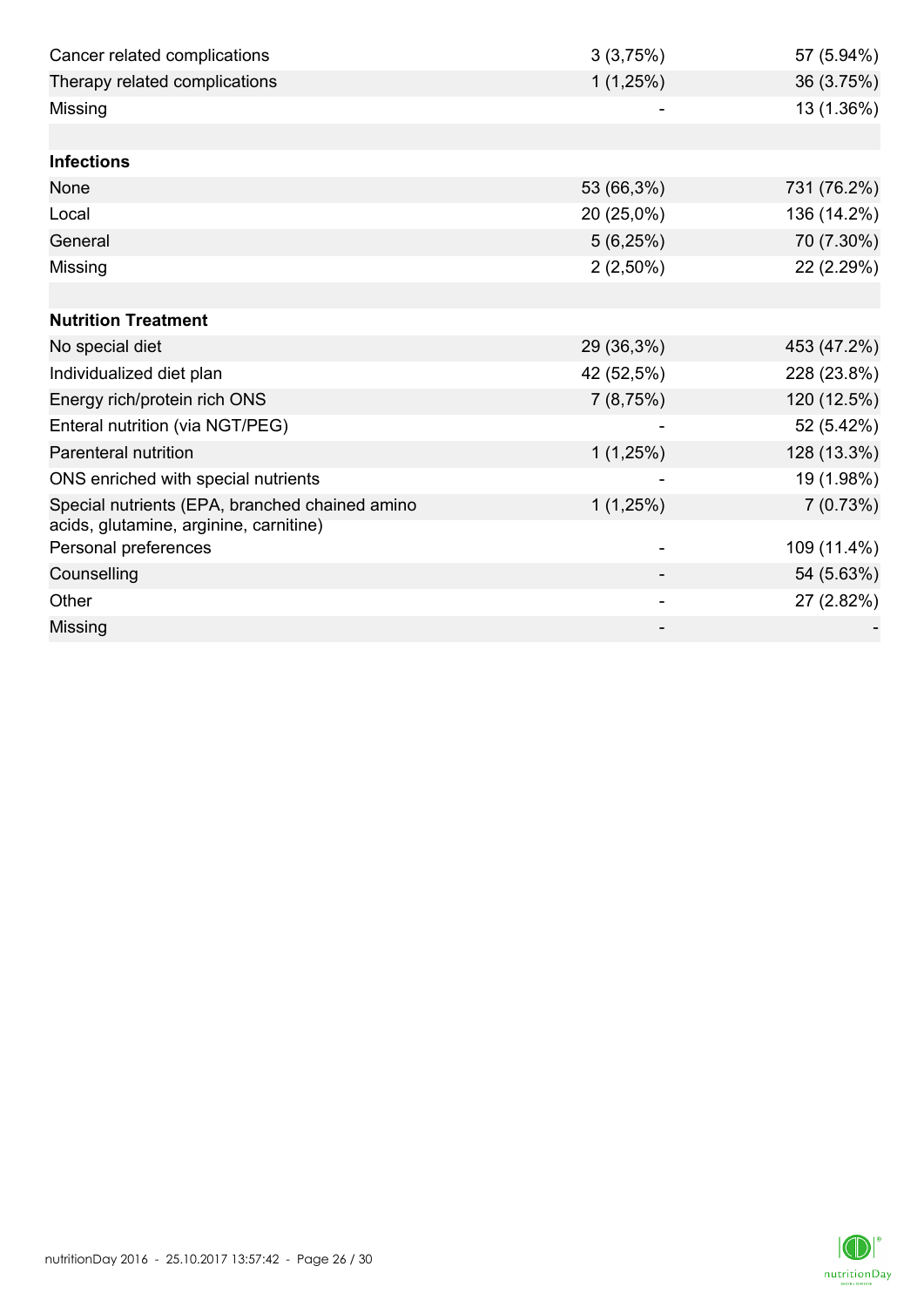| P                                           | <b>YOUR RESULTS</b> | <b>REFERENCE RESULTS</b> |
|---------------------------------------------|---------------------|--------------------------|
| Number of patients completing Sheet 3_onco: | 80                  | 951                      |
|                                             |                     |                          |
| Body weight prior to becoming ill           | 70 [48-100]         | 70 [22-180]              |
|                                             |                     |                          |
| <b>Actual body weight</b>                   | 59 [38-96]          | 63 [21-128]              |
|                                             |                     |                          |
| Change in weight was                        |                     |                          |
| Intentional                                 | $4(5,00\%)$         | 31 (3.23%)               |
| Unintentional                               | 65 (81,3%)          | 607 (63.3%)              |
| Weight is stable                            | 7(8,75%)            | 154 (16.1%)              |
| Missing                                     |                     | 30 (3.13%)               |
|                                             |                     |                          |
| During the last week                        |                     |                          |
| Patients who have had pain:                 |                     |                          |
| Not at all                                  | 24 (30,0%)          | 329 (34.3%)              |
| A little                                    | 18 (22,5%)          | 263 (27.4%)              |
| Quite a bit                                 | 18 (22,5%)          | 161 (16.8%)              |
| Very much                                   | 20 (25,0%)          | 107 (11.2%)              |
| Missing                                     |                     | 87 (9.07%)               |
|                                             |                     |                          |
| Patients who needed a rest:                 |                     |                          |
| Not at all                                  | 30 (37,5%)          | 230 (24.0%)              |
| A little                                    | 18 (22,5%)          | 279 (29.1%)              |
| Quite a bit                                 | 23 (28,8%)          | 212 (22.1%)              |
| Very much                                   | 7 (8,75%)           | 125 (13.0%)              |
| Missing                                     |                     | 95 (9.91%)               |
|                                             |                     |                          |
| Patients who felt weak:                     |                     |                          |
| Not at all                                  | 24 (30,0%)          | 228 (23.8%)              |
| A little                                    | 20 (25,0%)          | 266 (27.7%)              |
| Quite a bit                                 | 22 (27,5%)          | 224 (23.4%)              |
| Very much                                   | 14 (17,5%)          | 135 (14.1%)              |
| Missing                                     |                     | 92 (9.59%)               |
|                                             |                     |                          |
| Patients who felt depressed:                |                     |                          |
| Not at all                                  | 30 (37,5%)          | 348 (36.3%)              |
| A little                                    | 25 (31,3%)          | 303 (31.6%)              |
| Quite a bit                                 | 14 (17,5%)          | 125 (13.0%)              |
| Very much                                   | 11 (13,8%)          | 72 (7.51%)               |
| Missing                                     |                     | 89 (9.28%)               |

### *V. Oncology: Cancer patients - Appetite, food intake & quality of life ("Sheet 3 onco"):*

#### **Patients who were tired:**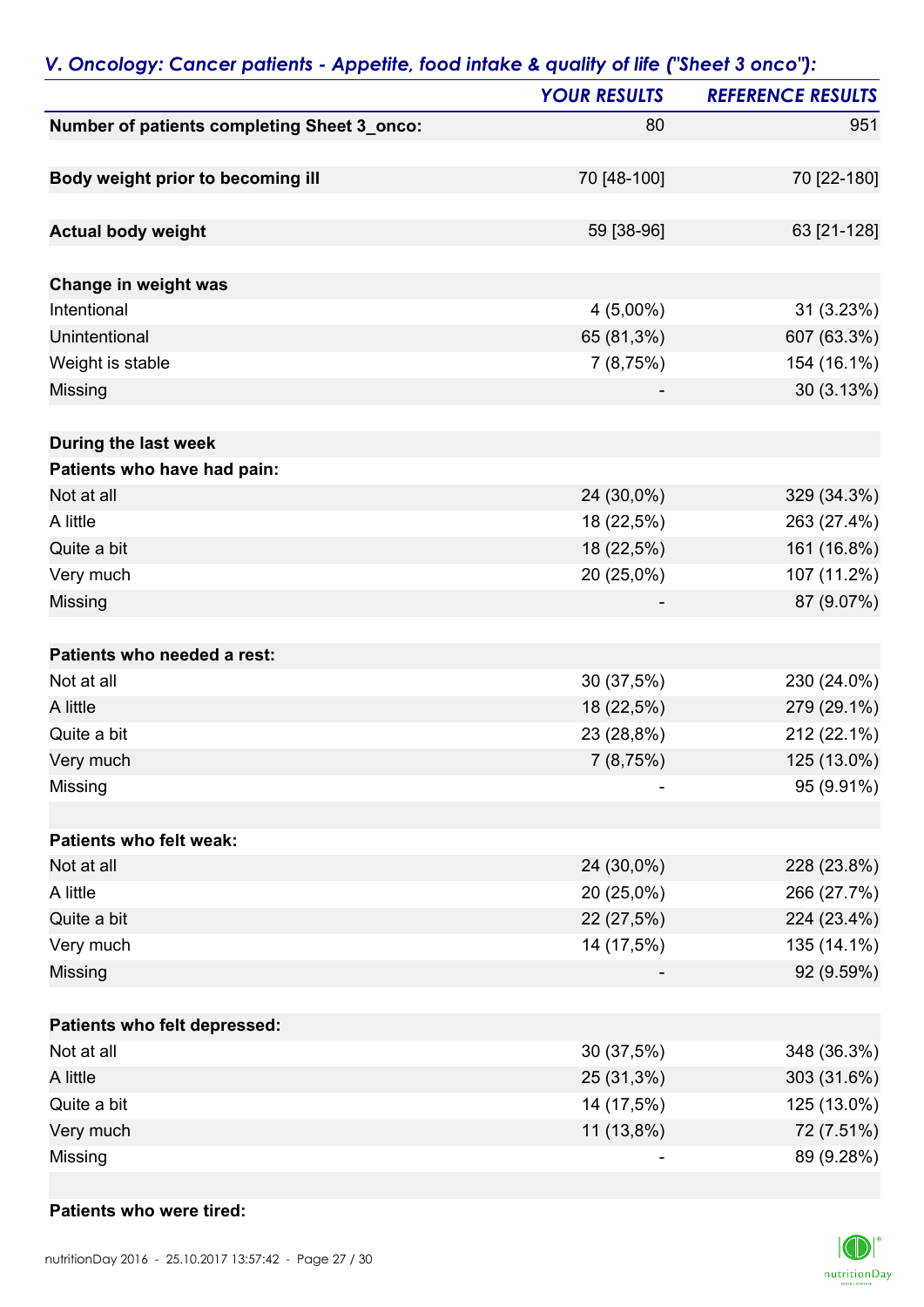| Not at all                                      | 28 (35,0%)  | 241 (25.1%) |
|-------------------------------------------------|-------------|-------------|
| A little                                        | 17 (21,3%)  | 283 (29.5%) |
| Quite a bit                                     | 24 (30,0%)  | 213 (22.2%) |
| Very much                                       | 11 (13,8%)  | 116 (12.1%) |
| Missing                                         |             | 89 (9.28%)  |
|                                                 |             |             |
| Patients whose pain interfered with their daily |             |             |
| activities:                                     |             |             |
| Not at all                                      | 33 (41,3%)  | 373 (38.9%) |
| A little                                        | 16 (20,0%)  | 220 (22.9%) |
| Quite a bit                                     | 19 (23,8%)  | 142 (14.8%) |
| Very much                                       | 11 (13,8%)  | 110 (11.5%) |
| Missing                                         | 1(1,25%)    | 94 (9.80%)  |
|                                                 |             |             |
| Patients who lacked appetite:                   |             |             |
| Not at all                                      | 32 (40,0%)  | 347 (36.2%) |
| A little                                        | 18 (22,5%)  | 238 (24.8%) |
| Quite a bit                                     | 13 (16,3%)  | 149 (15.5%) |
| Very much                                       | 14 (17,5%)  | 113 (11.8%) |
| Missing                                         | 3(3,75%)    | 95 (9.91%)  |
|                                                 |             |             |
| <b>Just now</b>                                 |             |             |
| Patients who have pain:                         |             |             |
| Not at all                                      | 38 (47,5%)  | 375 (39.1%) |
| A little                                        | 19 (23,8%)  | 304 (31.7%) |
| Quite a bit                                     | 13 (16,3%)  | 122 (12.7%) |
| Very much                                       | $6(7,50\%)$ | 45 (4.69%)  |
| Missing                                         | $4(5,00\%)$ | 98 (10.2%)  |
|                                                 |             |             |
| Patients who need a rest:                       |             |             |
| Not at all                                      | 26 (32,5%)  | 192 (20.0%) |
| A little                                        | 27 (33,8%)  | 322 (33.6%) |
| Quite a bit                                     | 16 (20,0%)  | 230 (24.0%) |
| Very much                                       | 5(6,25%)    | 98 (10.2%)  |
| Missing                                         | $4(5,00\%)$ | 96 (10.0%)  |
|                                                 |             |             |
| <b>Patients who feel weak:</b>                  |             |             |
| Not at all                                      | 25 (31,3%)  | 209 (21.8%) |
| A little                                        | 28 (35,0%)  | 313 (32.6%) |
| Quite a bit                                     | 13 (16,3%)  | 219 (22.8%) |
| Very much                                       | 11 (13,8%)  | 99 (10.3%)  |
| Missing                                         | $2(2,50\%)$ | 98 (10.2%)  |
|                                                 |             |             |
| Patients who are depressed:                     |             |             |
| Not at all                                      | 40 (50,0%)  | 375 (39.1%) |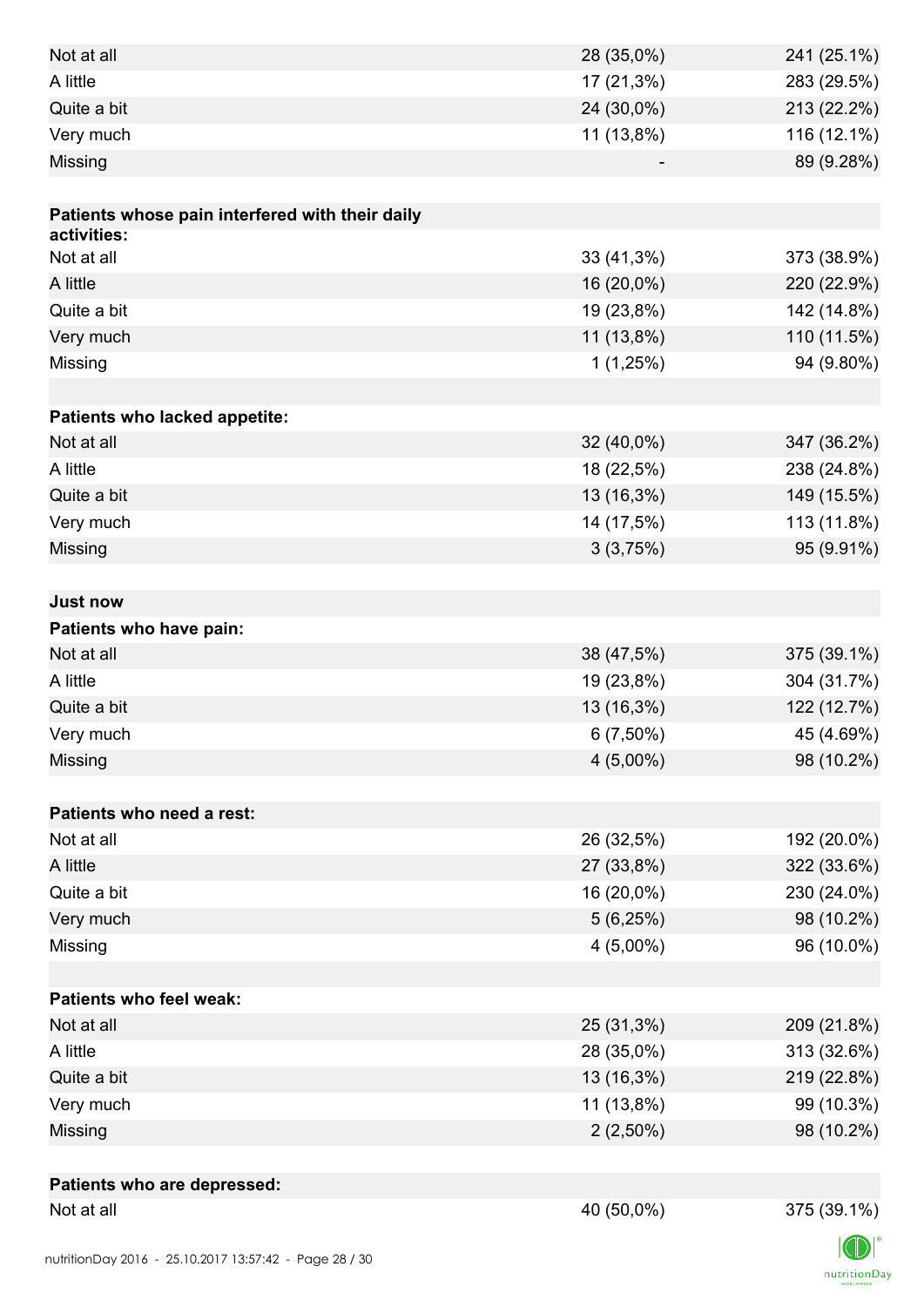| A little                                        | 21 (26,3%)   | 314 (32.7%) |
|-------------------------------------------------|--------------|-------------|
| Quite a bit                                     | $9(11,3\%)$  | 116 (12.1%) |
| Very much                                       | 7(8,75%)     | 39 (4.07%)  |
| Missing                                         | 3(3,75%)     | 96 (10.0%)  |
|                                                 |              |             |
| <b>Patients who are tired:</b>                  |              |             |
| Not at all                                      | 28 (35,0%)   | 222 (23.1%) |
| A little                                        | 25 (31,3%)   | 343 (35.8%) |
| Quite a bit                                     | 18 (22,5%)   | 197 (20.5%) |
| Very much                                       | $6(7,50\%)$  | 82 (8.55%)  |
| Missing                                         | 3(3,75%)     | 94 (9.80%)  |
|                                                 |              |             |
| Patients whose pain interferes with their daily |              |             |
| activities:                                     |              |             |
| Not at all                                      | $33(41,3\%)$ | 339 (35.3%) |
| A little                                        | 21 (26,3%)   | 259 (27.0%) |
| Quite a bit                                     | 11 (13,8%)   | 154 (16.1%) |
| Very much                                       | 11 (13,8%)   | 80 (8.34%)  |
| Missing                                         | 3(3,75%)     | 100 (10.4%) |
|                                                 |              |             |
| Patients who lack appetite:                     |              |             |
| Not at all                                      | 36 (45,0%)   | 327 (34.1%) |
| A little                                        | 26 (32,5%)   | 264 (27.5%) |
| Quite a bit                                     | $9(11,3\%)$  | 157 (16.4%) |
| Very much                                       | $6(7,50\%)$  | 92 (9.59%)  |
| Missing                                         | 3(3,75%)     | 99 (10.3%)  |
|                                                 |              |             |
| Reasons for change in appetite/food intake      |              |             |
| Nausea/Vomiting                                 | 13 (16,3%)   | 154 (16.1%) |
| Inflammation in mouth                           | $4(5,00\%)$  | 55 (5.74%)  |
| Pain                                            | 7(8,75%)     | 116 (12.1%) |
| Constipation                                    | $8(10,0\%)$  | 64 (6.67%)  |
| Diarrhea                                        | $4(5,00\%)$  | 42 (4.38%)  |
| Change in taste/smell                           | 7(8,75%)     | 104 (10.8%) |
| Early satiation/Loss of appetite                | 16 (20,0%)   | 217 (22.6%) |
| Other                                           | 15 (18,8%)   | 165 (17.2%) |
| Missing                                         | 5(6,25%)     | 45 (4.69%)  |
|                                                 |              |             |
| Maximum activity performed by patients          |              |             |
| Able to do sports                               | 3(3,75%)     | 38 (3.96%)  |
| Fully active                                    | $9(11,3\%)$  | 125 (13.0%) |
| Able to carry out light activities              | 11 (13,8%)   | 184 (19.2%) |
| Able to carry out self care                     | 20 (25,0%)   | 215 (22.4%) |
| Able to carry out limited self care             | 14 (17,5%)   | 146 (15.2%) |
| Confined to bed or chair                        | 23 (28,8%)   | 142 (14.8%) |